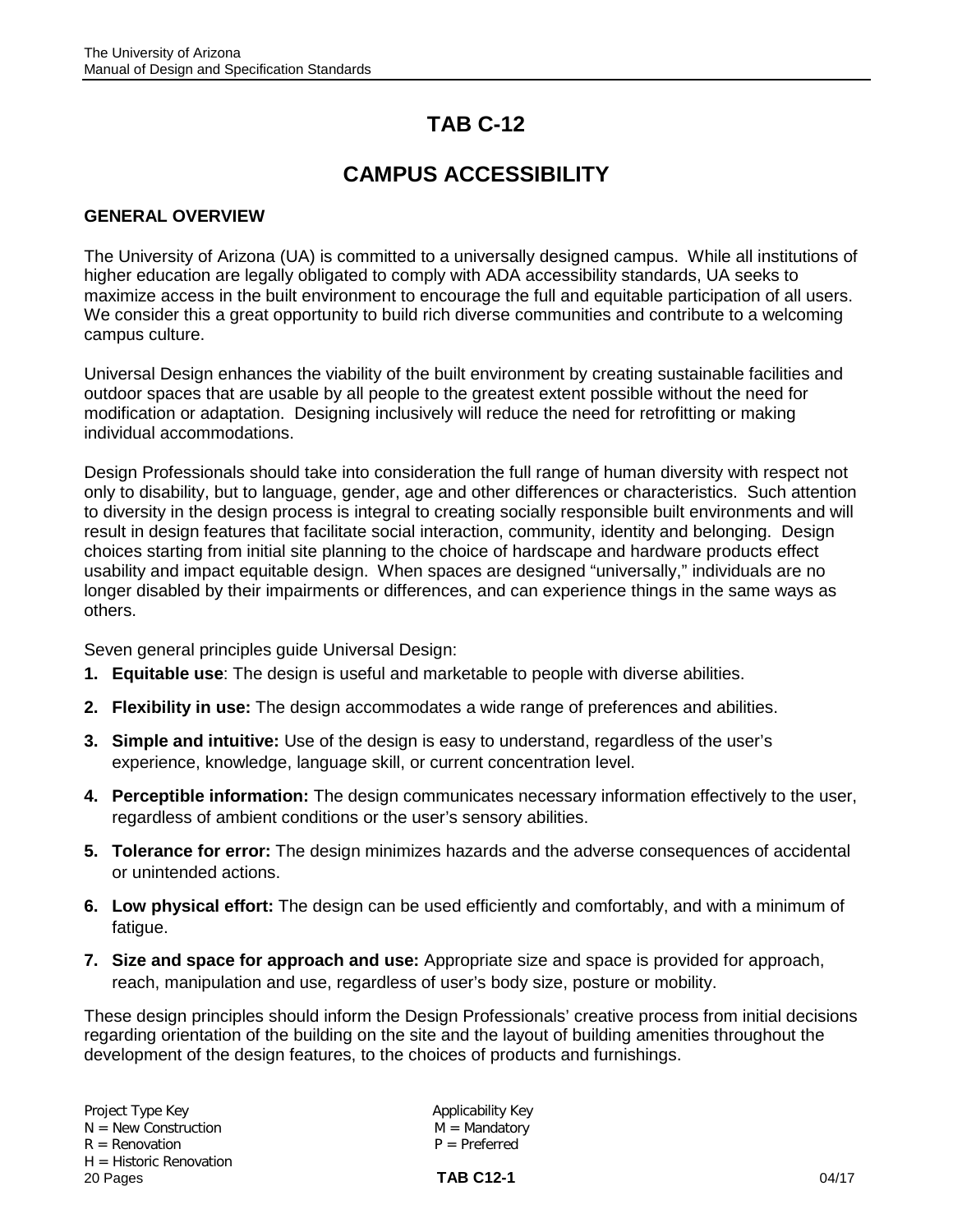To assist design professionals in applying Universal Design principles to projects at The University of Arizona, the University has developed specific standards – UA Accessibility Standards. **The UA Accessibility Standards are specific measurements, equipment and/or arrangements of accessibility compliance that the University feels provide a more universally accessible condition than the minimum requirements outlined in the ANSI/ADAAG standards.** These standards are also used as reminders for important conditions that are not different than the standards, but often overlooked in design documentation.

### **UA ACCESSIBILITY STANDARDS DESCRIPTION**

The UA Accessibility Standards are organized to coordinate with ADAAG Standards. The types of construction projects have been organized into three groups.

| <b>New Construction</b>     | N |
|-----------------------------|---|
| <b>Renovations</b>          | R |
| <b>Historic Renovations</b> | н |

Applicability of these standards is categorized as either **Mandatory (M)** or **Preferred (P)**.

### **TYPES OF PROJECTS**

#### **New Construction**

New construction projects are defined as those projects involving the design and construction of new facilities and outdoor spaces where building and site development are unencumbered by pre-existing building or site accessibility constraints. Additions to existing buildings (inclusive of fully attached to minimally connected) are also considered to be New Construction Projects in regards to building accessibility, and, if provided with new entrances from the exterior, also in regards to site accessibility. Individual evaluation of additions to existing buildings should be undertaken early in the design process to outline the extent of existing building and/or site accessibility compliance that will be necessary.

#### **Renovations**

Renovation projects are defined as projects involving the renovation/alternation of a portion of an existing building that affects, or could affect, the usability. A renovation that could affect the usability of, or access to, an area of a facility that contains a primary function shall also include improvements to the path of travel to the renovated/remodeled area and the restrooms/drinking fountains serving that area so that they are readily accessible to, and usable by, individuals with disabilities, including individuals who use wheelchairs. These improvements shall be included to the maximum extent feasible, unless the cost and scope of such renovations exceed 20% of the cost of the renovation to the primary function area. Individual evaluation of whether or not such improvements are required should be undertaken early in the design process to outline the extent of existing building and/or site accessibility compliance that will be necessary. Please refer to 2010 ADA Standards Section 202.1-4.

#### **Historic Renovations**

Projects involving buildings/sites on the National Register of Historic Places must comply with the UA Accessibility Standards in such a way that impact is minimized and a building/site's historic integrity and character defining features are maintained. The determination of a building/site's historical integrity and character defining features shall be made by an individual meeting the Secretary of the Interior's Professional Qualification Standards for Historic Preservation.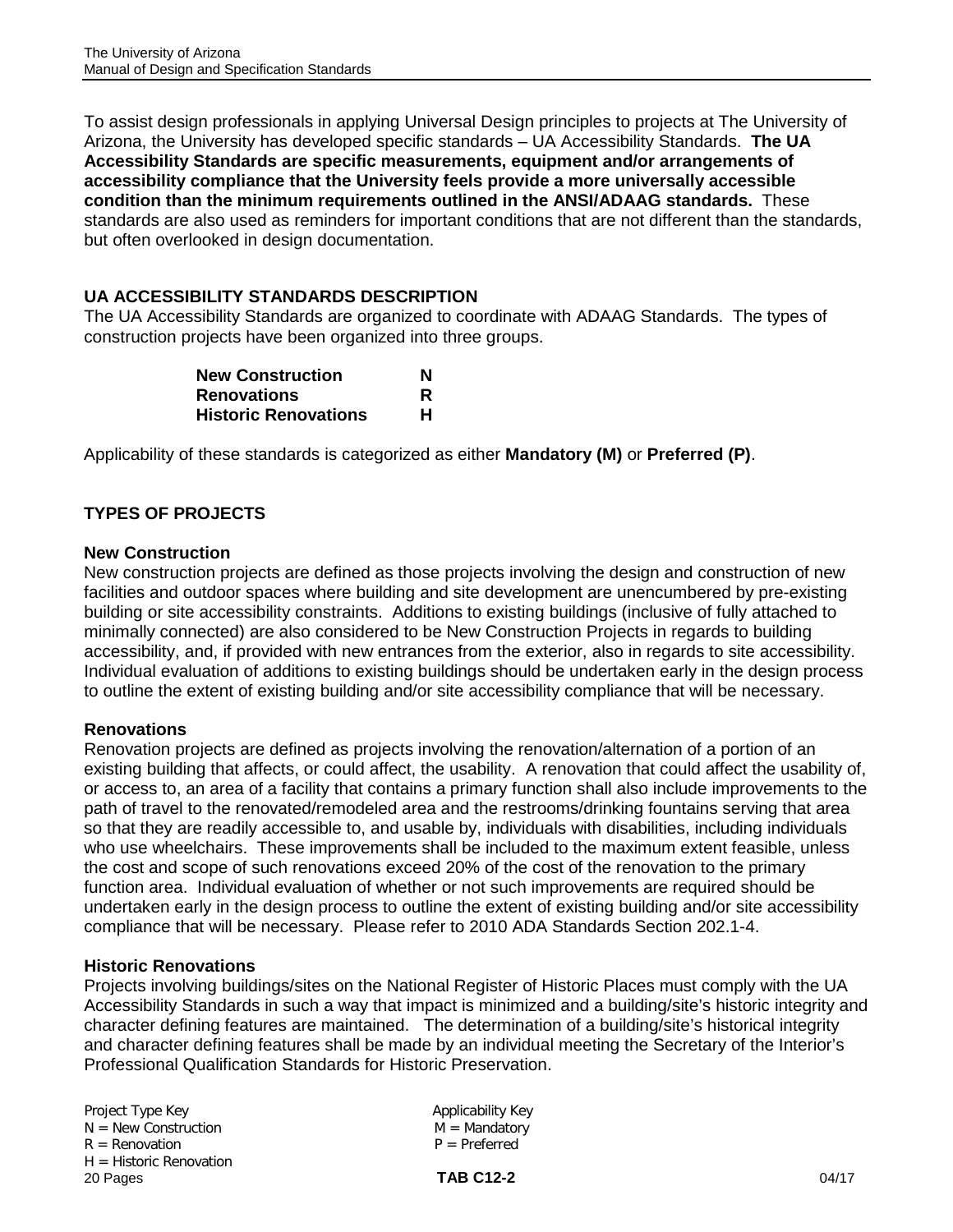Due to the potential range of existing conditions, defining features and significant elements, and the ability of an historic renovation project to address such conditions, it is imperative that each project involving a qualified historic building or site undergo an evaluation early in the design process to outline the scope of accessibility compliance which can be achieved, and explore alternative design options or methods to provide programmatic access required of public entities. Please refer to ADA Standards Section 202.5.

### **COMPLIANCE REQUIREMENTS**

All construction projects, new, renovation and historic renovation, must comply with accessibility requirements, including UA Accessibility Standards.

Accessibility codes, guidelines and standards with which the project shall comply are described in the Design Professional's "Scope of Services" Exhibit to the agreement. (Consult with PD&C if this document is not available to you.) Additionally, there are UA Accessibility Standards that are more specific, restrictive and/or descriptive than the above referenced requirements. These are described in the following pages of this DSS tab. Project compliance expectations are included.

Compliance Requirements Key:

#### **Mandatory M**

Compliance with Mandatory UA Accessibility Standards is required.

#### **Preferred P**

Compliance with Preferred UA Accessibility Standards is encouraged, but to achieve accessibility as part of a renovation project the University recognizes there may be challenges such as:

- Conditions physically beyond the limits of the renovation or path of travel requirements.
- Spatial/structural/technical conditions which make accessibility infeasible to achieve.
- Conditions which cannot be addressed within a defined project scope or budget.

### **SECTION 1 - BUILDING BLOCKS**

#### **N R H Reach Ranges**

| м | м | M | Except as outlined in this section, the operable portion of building equipment and<br>controls (such as electrical switches, fire alarm pull stations, above work surface<br>telecommunications outlets, thermostats, elevator call buttons, etc.) shall be located<br>42" max, above the finished floor.<br>For information on reach ranges for equipment in rest rooms, toilet rooms, and<br>bathing rooms, see SECTION 4 - PLUMBING ELEMENTS AND FACILITIES. |
|---|---|---|-----------------------------------------------------------------------------------------------------------------------------------------------------------------------------------------------------------------------------------------------------------------------------------------------------------------------------------------------------------------------------------------------------------------------------------------------------------------|
| м | м | М | Where devices have more than one operable mechanism, and are more than 6" apart<br>(such as a tall, rectangular shaped fire extinguisher cabinet), a maximum height of 48"<br>is allowed for the higher mechanism to allow the cabinet to be mounted on the wall at<br>a desirable height above finished floor.                                                                                                                                                 |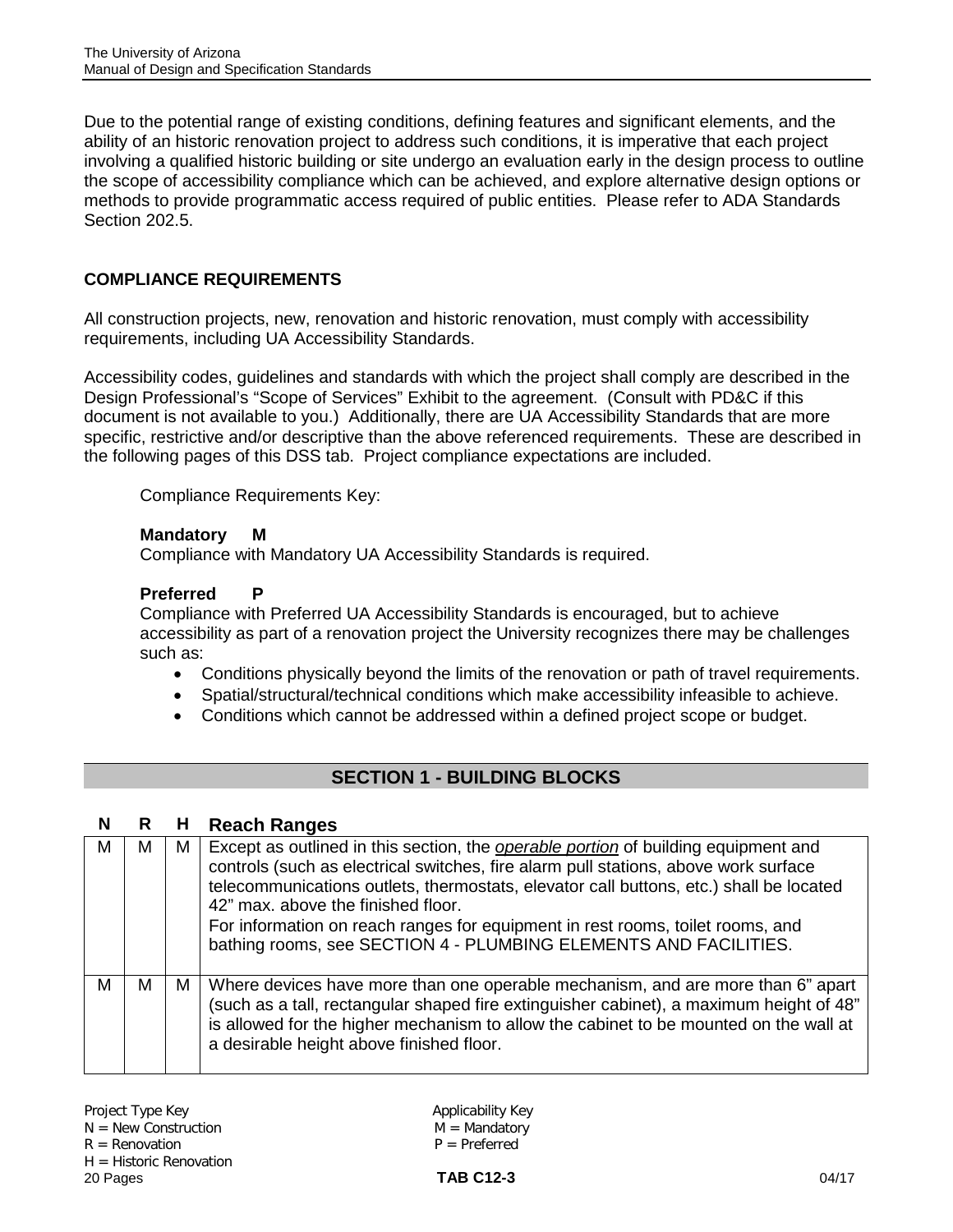| М | M | M | Door access card swipes and keypads shall be centered at 38" above finished floor.<br>When a pedestal is used at entrances, use a UA specific ADO/keyless access<br>pedestal.                      |
|---|---|---|----------------------------------------------------------------------------------------------------------------------------------------------------------------------------------------------------|
| M | м |   | M   Control plates for automatic door openers shall be centered at 33" above the adjacent<br>finished surface.<br>For horizontal locations, see SECTION 2 - Accessible Routes, Doors and Doorways. |

## **SECTION 2 – ACCESSIBLE ROUTES**

## **N R H During Construction**

| м | м | M I | Renovations that temporarily eliminate building-wide access features (i.e. change of<br>building entrance, access through building, accessible restrooms, elevators, etc.)<br>shall provide comparable, temporary replacements, including temporary directional<br>signage, for said features. Temporary directional signage placement and wording to<br>be reviewed by UA Physical Access Coordinator. |
|---|---|-----|---------------------------------------------------------------------------------------------------------------------------------------------------------------------------------------------------------------------------------------------------------------------------------------------------------------------------------------------------------------------------------------------------------|
| м | м | M   | Construction fencing/staging, earthwork and temporary drainage conditions shall be<br>designed to maintain existing accessible routes or alternative, temporary accessible<br>routes, and directional signage shall be provided.                                                                                                                                                                        |
| м | м | P   | Temporary ramps used during construction shall have ADA compliant handrails,<br>landings and edge protection, and shall attempt to achieve a maximum slope of 1:16.                                                                                                                                                                                                                                     |

#### **N R H Accessible Path of Travel - Exterior**

| M | M | M | Minimum sidewalk width shall be 6' (72"); wider as required on major routes.                                                     |
|---|---|---|----------------------------------------------------------------------------------------------------------------------------------|
| M | M |   | M   Connect to an accessible campus route at all pedestrian access points to parking<br>structures and other parking facilities. |

### **N R H Surface Materials**

| Decorative ground surface treatments (i.e. exposed aggregate concrete, unit pavers,<br>м<br>м<br>M<br>stone paving, etc.) shall provide a surface free of horizontal gaps or vertical<br>transitions in excess of $\frac{1}{2}$ " inch.<br>• Provide adequate sealant at expansion joints to minimize level change<br>• Other than joint between building slab and paving, avoid expansion and control<br>joints at maneuvering areas in front of doors<br>• Limit aggregate size in exposed aggregate concrete to $\frac{1}{4}$ " maximum<br>NOTE: Decorative larger aggregate and stonework can be used in areas that are not<br>walking surfaces.<br>м<br>м<br>Granular surface materials used to create exterior paths of travel shall include a<br>М<br>stabilizer to provide a surface that is usable during all weather conditions. Granular |  |  |
|-----------------------------------------------------------------------------------------------------------------------------------------------------------------------------------------------------------------------------------------------------------------------------------------------------------------------------------------------------------------------------------------------------------------------------------------------------------------------------------------------------------------------------------------------------------------------------------------------------------------------------------------------------------------------------------------------------------------------------------------------------------------------------------------------------------------------------------------------------|--|--|
|                                                                                                                                                                                                                                                                                                                                                                                                                                                                                                                                                                                                                                                                                                                                                                                                                                                     |  |  |
|                                                                                                                                                                                                                                                                                                                                                                                                                                                                                                                                                                                                                                                                                                                                                                                                                                                     |  |  |

 $\mathsf{I}$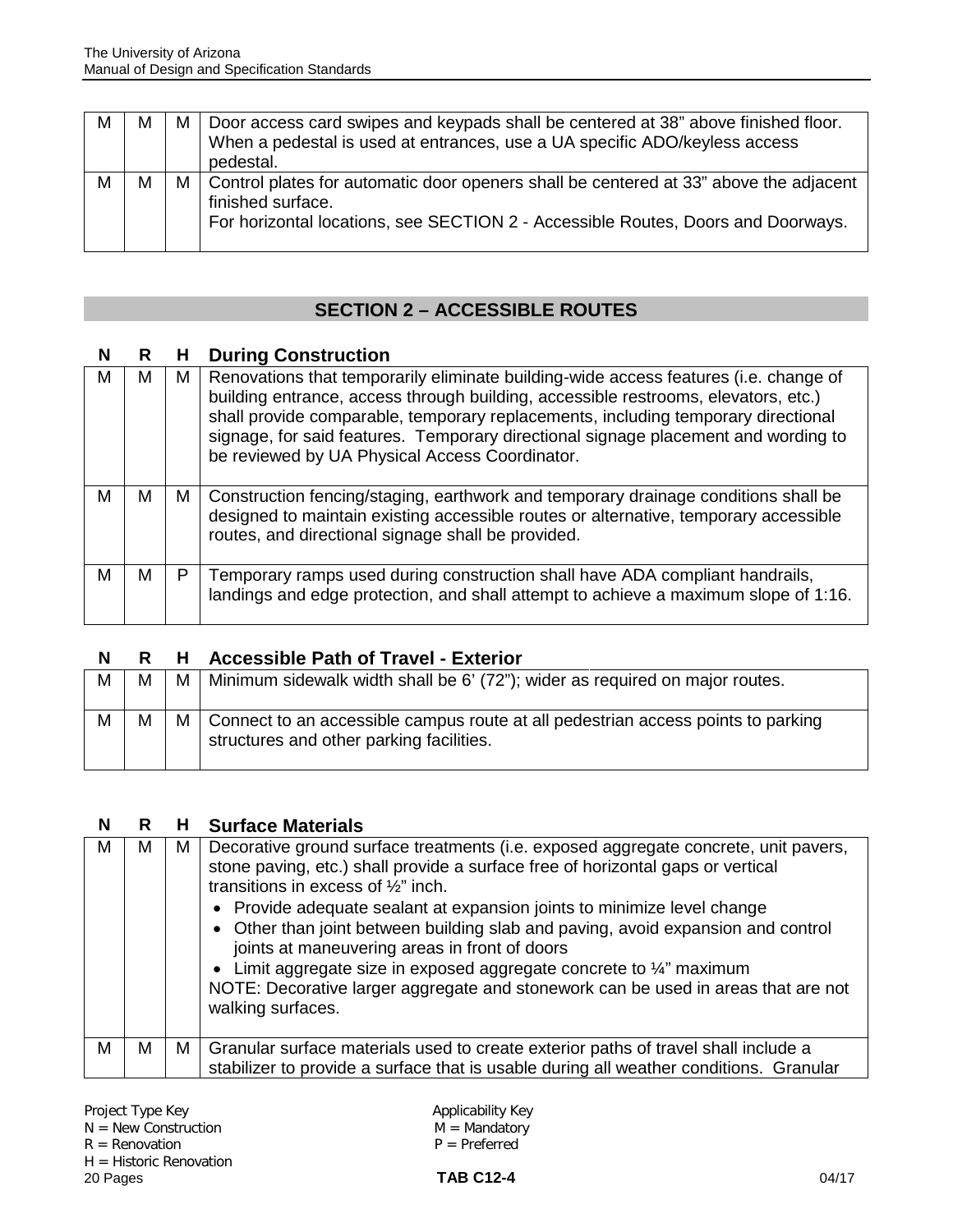|   |   |   | surface materials may not be used on path of travel surfaces with a slope steeper<br>than 1:20.                                                                                                               |
|---|---|---|---------------------------------------------------------------------------------------------------------------------------------------------------------------------------------------------------------------|
| M | М | M | Changes in surface material, both inside and exterior, shall be provided with a durable<br>transition that will meet the change in elevation height requirement throughout the life<br>of the building/space. |
| M | М | м | See "Curb Ramps" for information on detectable warning surfaces.                                                                                                                                              |

|             |  | R H Accessible Routes - Interior                                                             |
|-------------|--|----------------------------------------------------------------------------------------------|
| $M_{\odot}$ |  | $M \mid M \mid$ Maintain ADA compliant clear path of travel in areas with movable furniture. |

#### **N R H Queueing**

| M |  | M   Provide clearances and turning radii in compliance with ADA accessible route                                                              |
|---|--|-----------------------------------------------------------------------------------------------------------------------------------------------|
|   |  | requirements for all temporary and permanent line stanchions. Stanchion bases<br>cannot reduce the clear width of the queue to less than 32". |
|   |  |                                                                                                                                               |

## **N R H Bicycle Parking Adjacent to Accessible Routes**

| Μ |  | M   Locate bicycle parking racks so that parked bicycles do not encroach in the         |
|---|--|-----------------------------------------------------------------------------------------|
|   |  | accessible path of travel (POT). Allow for bicycles parked with front wheel secured to  |
|   |  | hoop. Install bicycle rack 24" from POT if parallel, and 48" from POT if perpendicular. |
|   |  |                                                                                         |

| N | R | Н, | <b>Building Entrances</b>                                                                                                                                                                                                                                                                                                                                                                                                                                                                                                                                                  |
|---|---|----|----------------------------------------------------------------------------------------------------------------------------------------------------------------------------------------------------------------------------------------------------------------------------------------------------------------------------------------------------------------------------------------------------------------------------------------------------------------------------------------------------------------------------------------------------------------------------|
| м | P | P  | The main entrance of a building shall be universally accessible via a single route.<br>NOTE: Some buildings might have more than one main entrance.                                                                                                                                                                                                                                                                                                                                                                                                                        |
| M | P | P  | All building entrances shall be accessible, including "employee" entrances, or<br>entrances other than the "main" entrance.                                                                                                                                                                                                                                                                                                                                                                                                                                                |
| N | R | H  | <b>Doors and Doorways and Glazing</b>                                                                                                                                                                                                                                                                                                                                                                                                                                                                                                                                      |
| M | М | М  | Kick-plates shall be provided on non-latching doors with push-pull hardware.                                                                                                                                                                                                                                                                                                                                                                                                                                                                                               |
| M | м | M  | Frameless Glass Doors - Detail to provide for the following:<br>Decorative contrast at latch-side edge of the door, and on adjacent edge of glass<br>$\bullet$<br>wall or panel<br>An automatic door operator. For banks of frameless glass doors, an automatic<br>$\bullet$<br>door operator will be required at only one door<br>When a floor pivot is used, the required clear width shall be provided when door is in<br>any position. This may require a wider door.<br>Provide a door stop when it is necessary to prevent the door from opening past 90<br>degrees. |
| M | M | M  | All latching door hardware must be lever handle type.                                                                                                                                                                                                                                                                                                                                                                                                                                                                                                                      |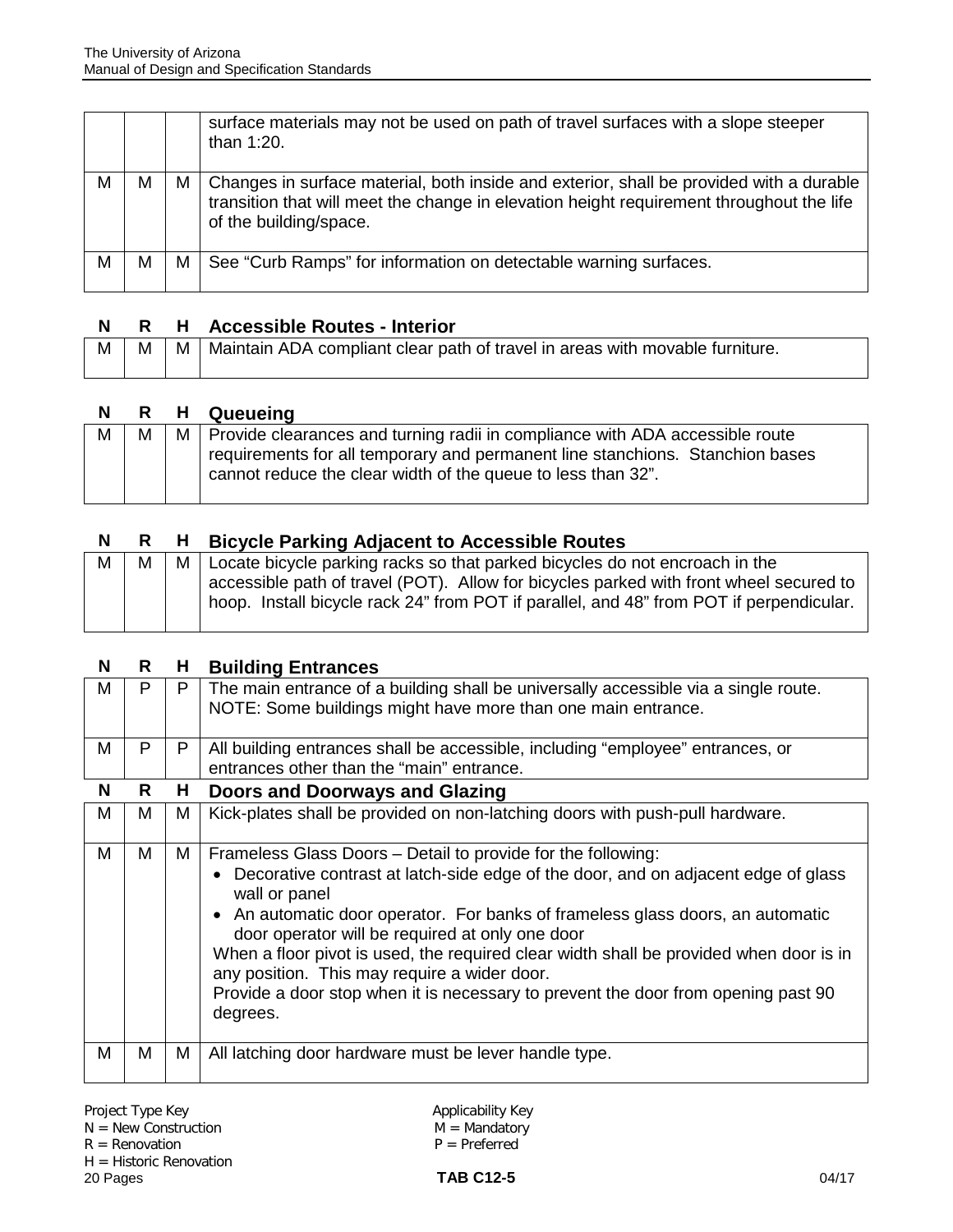| М | м | M | Doors shall not exceed 5 lb. max. opening force. This is applicable at both interior<br>and exterior doors unless an ADO is provided. Consider this requirement when<br>planning oversize doors.                                                                                                                               |
|---|---|---|--------------------------------------------------------------------------------------------------------------------------------------------------------------------------------------------------------------------------------------------------------------------------------------------------------------------------------|
| M | М | M | Door pulls must be usable at standard door handle height $(38o - 42o)$ .                                                                                                                                                                                                                                                       |
| М | М | М | The following shall not be used:<br>• Revolving doors<br>• Sliding glass doors with a bottom track (occurring on an accessible route)<br>Pocket doors are not desirable.                                                                                                                                                       |
| M | м | М | Provide information on non-standard door pulls for review and approval prior to<br>inclusion in contract documents. Example: Pulls that extend into lower 34" of door on<br>the push side, which can cause problems for wheelchair users.                                                                                      |
| м | м | М | At glass wall sections that go to the floor provide a decorative contrast or gradient<br>treatment somewhere within 36" and 48" above finished floor to make it easier for the<br>visually impaired to discern the difference between a plane of glass and an opening.<br>This applies to sliding glass door sections as well. |

## **N R H Automatic Door Operators**

| М | M | M | Automatic door openers shall be installed at each main entrance to a building. Take<br>special care at courtyard buildings with multiple exterior doors so that all building<br>areas can be accessed by a door with an ADO (this applies at all building levels).<br>See 08720 for ADO product information.<br>See Tab C-6 for bollard mounted installation.<br>In courtyard buildings, ADO's may be necessary at other essential exterior doors such<br>as classrooms and restrooms.                                                                                      |
|---|---|---|-----------------------------------------------------------------------------------------------------------------------------------------------------------------------------------------------------------------------------------------------------------------------------------------------------------------------------------------------------------------------------------------------------------------------------------------------------------------------------------------------------------------------------------------------------------------------------|
| М | M | M | Electrical infrastructure for automatic door operators shall be provided at all alternate<br>accessible building entries.                                                                                                                                                                                                                                                                                                                                                                                                                                                   |
| М | M | M | Locate ADO's per Figure 1. For guidance on horizontal placement of control plates<br>for Automatic Door Operators refer to diagrams C12-D1 thru C12-D6.<br>Design Professional shall clearly note ADO control locations on Design Development<br>and Construction Document architectural floor plans for review by PD&C Project<br>Manager and UA Physical Access Coordinator, and for coordination with Amer-X<br>keyless access interface.<br>For vertical placement of control plate for Automatic Door Operators refer to Section 1<br>- Building Blocks, Reach Ranges. |
| М | M | М | Use the UA specific pedestal for ADO button and keyless access equipment where an<br>exterior wall location is not available.                                                                                                                                                                                                                                                                                                                                                                                                                                               |
| М | M | M | Make provisions for incorporating Automatic Door Operator in design of door head<br>frame.                                                                                                                                                                                                                                                                                                                                                                                                                                                                                  |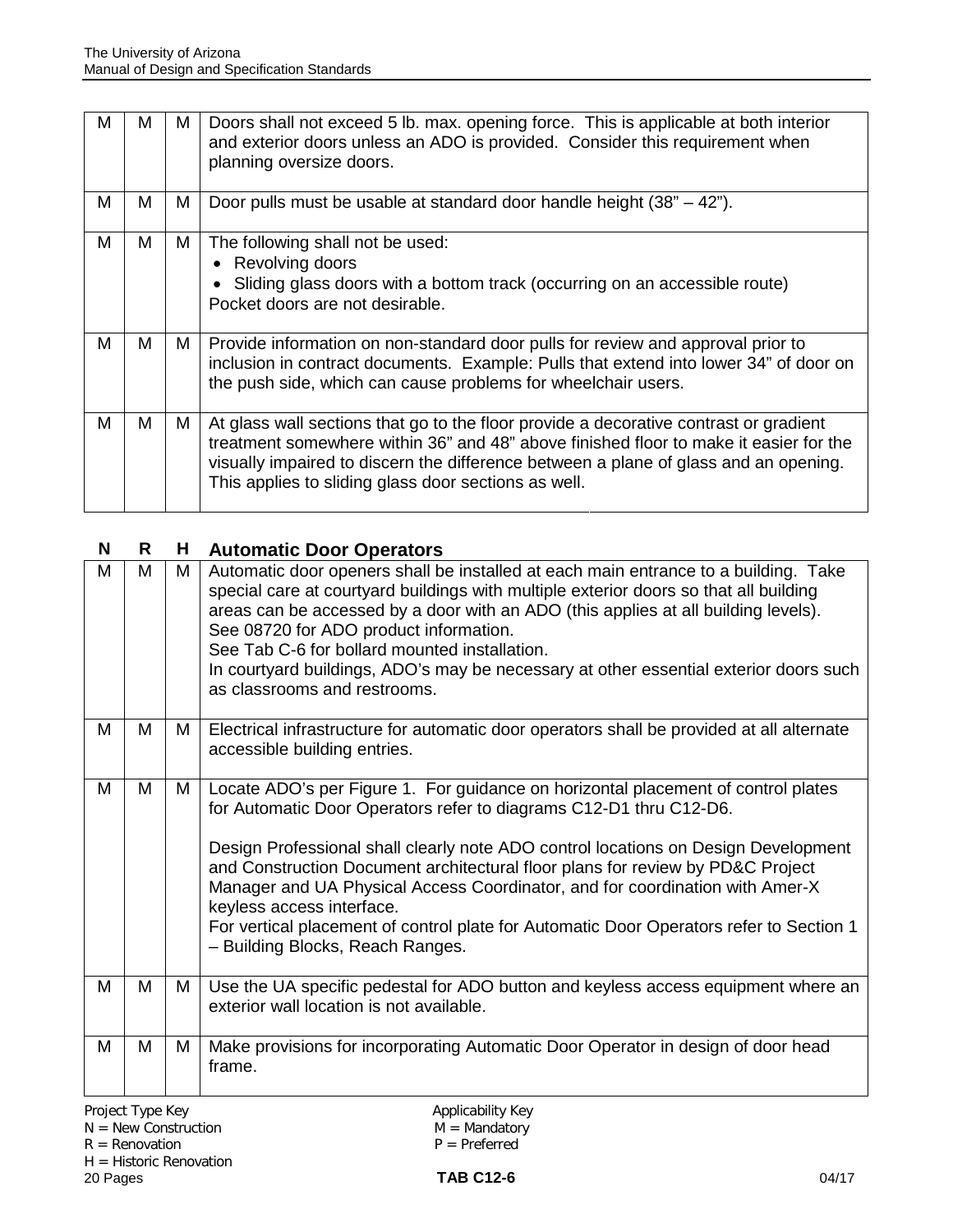#### **N R H Ramps**

| м | м |   | Where changes in elevation are encountered (including courtyards and open spaces),<br>provide a universally accessible design that addresses the elevation change, rather<br>than providing separate stairs and ramp. |
|---|---|---|-----------------------------------------------------------------------------------------------------------------------------------------------------------------------------------------------------------------------|
| M | М | М | Where space and grades allow, sloped sidewalks (slope 1:20 or flatter) shall be used<br>in lieu of ramps to overcome changes in elevation.                                                                            |
| M |   |   | When used, ramps (defined as anything steeper than a 1:20 slope) shall have a<br>maximum 1:16 slope.                                                                                                                  |

#### **N R H Curb Ramps**

| м | м | м | Curb ramp slopes shall be 1:12.                                                                                                                                                                                                                                                                                   |
|---|---|---|-------------------------------------------------------------------------------------------------------------------------------------------------------------------------------------------------------------------------------------------------------------------------------------------------------------------|
| M | М | M | Concrete aprons shall be provided at the bottom of curb ramps.                                                                                                                                                                                                                                                    |
| M | М | м | Curb ramps within sidewalks (parallel to the path of travel) shall be provided with a<br>$1:16$ slope.                                                                                                                                                                                                            |
| M | м | M | The University's standard for detectable warning surface is TekWay Dome-Tiles<br>manufactured by StrongGo LLC (Phone 520-547-3510, Fax 520-547-3515, Web<br>stronggo.com) or equal. The standard color is Terracotta. The depth of detectable<br>warning surface in the direction of travel shall not exceed 24". |

### **N R H Elevators and Lifts (see also DSS Section 14000)**

|  | $M \mid M \mid M$ Platform lifts shall not be used. |
|--|-----------------------------------------------------|
|  |                                                     |

### **SECTION 3 – GENERAL SITE AND BUILDING ELEMENTS**

### **N R H Parking Spaces**

|  | M   M   M   All accessible parking spaces shall be a universal size of 132" wide with a min. 60" |
|--|--------------------------------------------------------------------------------------------------|
|  | wide access aisle. The 60" aisle can be shared between two spaces.                               |
|  |                                                                                                  |

## **SECTION 4 - PLUMBING ELEMENTS AND FACILITIES**

#### **N R H General**

| м | M | M   Vestibule (i.e. doors in series) entries into rest rooms are not permitted.                                                                                                                                                      |
|---|---|--------------------------------------------------------------------------------------------------------------------------------------------------------------------------------------------------------------------------------------|
| M | М | All gender neutral restrooms shall be accessible for the purposes of privacy and/or<br>assisted use.<br>Locate all gender neutral restrooms in the same area of the building as gendered<br>restroom blocks (multi-stall restrooms). |

 $N = New Construction$ <br>  $R = Renovation$ <br>  $P = Preferred$  $R =$  Renovation H = Historic Renovation<br>20 Pages 20 Pages **TAB C12-7** 04/17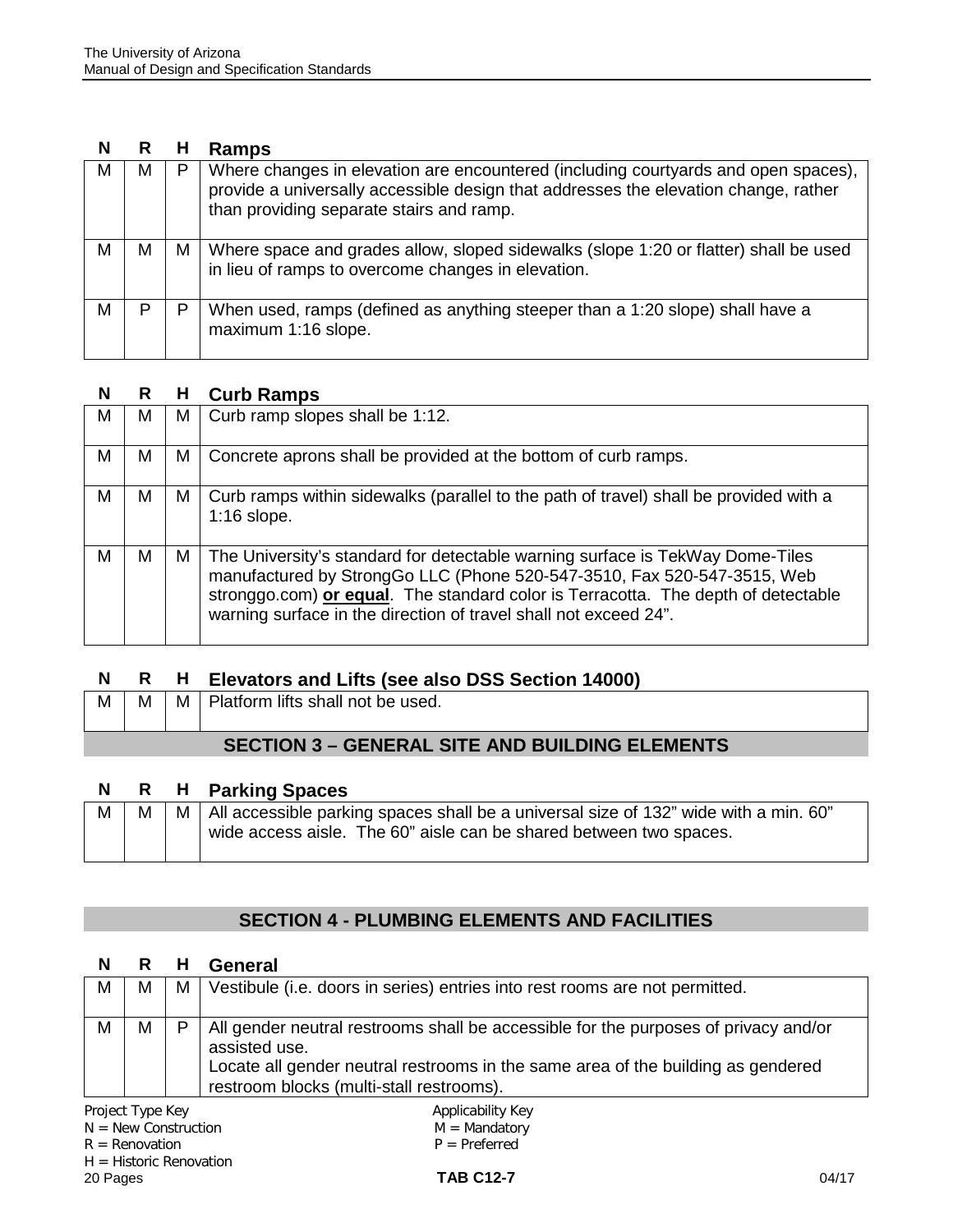| M | P | Accessible all gender neutral rest room(s) shall not be used as a substitute for<br>providing accessibility to multi-stall rest rooms. |
|---|---|----------------------------------------------------------------------------------------------------------------------------------------|

## **N R H Toilet and Bathing Rooms**

| M | M | P | Single occupant public/employee restrooms shall be fully accessible.                                                                                                                                                                                                                                                                |
|---|---|---|-------------------------------------------------------------------------------------------------------------------------------------------------------------------------------------------------------------------------------------------------------------------------------------------------------------------------------------|
| М | М |   | Private toilet rooms for employees, i.e., only accessed through a private office, shall<br>be designed to allow accessible toilet room requirements to be added in the future.<br>Approach, entry, and exit shall be fully accessible. Provide 5' turning radius within<br>room. Provide blocking for future grab bar installation. |

### **N R H Water Closets and Toilet Compartments**

| м | м | P | A side approach toilet shall be provided. Where possible, provide an "end stall<br>design" where it is possible to have a 5' turning radius located completely within the<br>compartment. Where a restroom has more than 1 wheelchair accessible stall,<br>provide 1 for left side approach and 1 for right side approach.                                                                           |
|---|---|---|------------------------------------------------------------------------------------------------------------------------------------------------------------------------------------------------------------------------------------------------------------------------------------------------------------------------------------------------------------------------------------------------------|
| м | м | М | Provide vertical grab bar at water closets in wheelchair accessible, accessible<br>ambulatory stalls and accessible single use bathrooms/restrooms. Comply with ANSI<br>standards for size and placement of vertical grab bar.                                                                                                                                                                       |
| м | м | M | When Ambulatory stalls are provided, specify an accessible height water closet, 17"-<br>19" to top of seat. Ambulatory stall width: 35" to 37" interior dimension measured to<br>the partition/walls. Center the toilet in the stall or 17-19 inches from the wall.<br>All other toilet accessories and installation heights are the same as those required for<br>accessible toilet rooms / stalls. |
| м | м | м | Flush valves for toilets shall be located at the open approach side of the toilet.                                                                                                                                                                                                                                                                                                                   |

| м | м | M I | Toilet Paper Dispensers shall be surface mount, UA standard (OFCI) continuous feed<br>compact side by side double roll type (10Wx6Dx7H) and shall be located so that:<br>• the centerline of the dispenser is located 7" from the front edge of the toilet bowl.<br>• there is 2 inches clear space below the grab bar to the top of dispenser.<br>NOTE: Quad / Four Roll dispenser types or jumbo single roll types, are NOT allowed<br>in wheelchair accessible stalls, ambulatory stalls or accessible single occupant / all<br>gender neutral toilet rooms. |
|---|---|-----|-----------------------------------------------------------------------------------------------------------------------------------------------------------------------------------------------------------------------------------------------------------------------------------------------------------------------------------------------------------------------------------------------------------------------------------------------------------------------------------------------------------------------------------------------------------------|
| М | м | M   | Sanitary Napkin Disposal Types are project specific; confirm with PD&C PM.<br>Free-standing box type shall be UA standard (OFOI). Surface mounted type shall be<br>Bobrick B270 (CFCI).<br>When installing surface mounted units in accessible stalls, ambulatory stalls<br>and single occupant / all gender neutral toilet rooms, locate surface mounted                                                                                                                                                                                                       |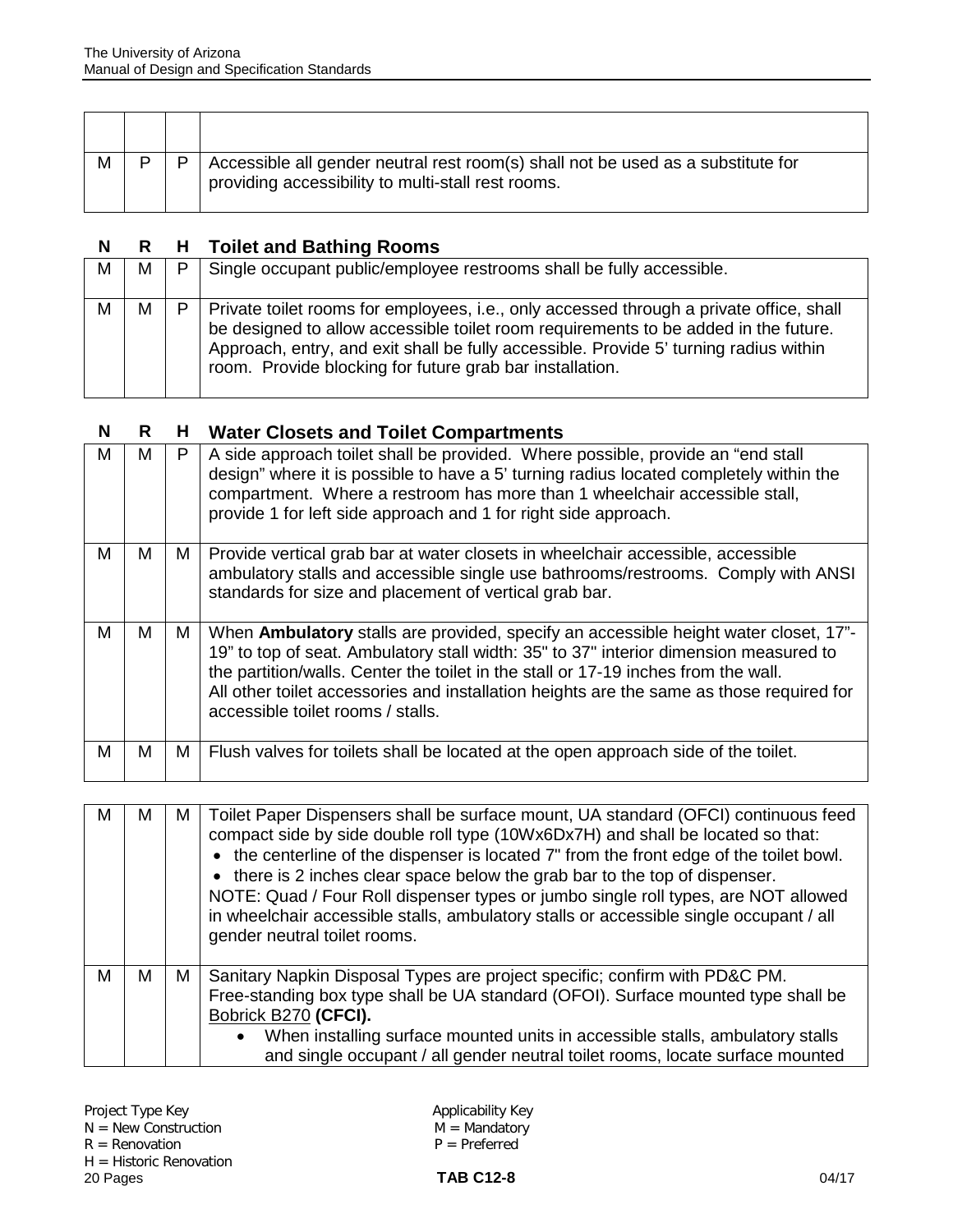|   |   |   | units toward the back of stall, next to toilet paper dispenser with 4- inches<br>clear space below the grab bar and the top of dispenser.                                                                                                                                                                                                                                                                                                                                                     |
|---|---|---|-----------------------------------------------------------------------------------------------------------------------------------------------------------------------------------------------------------------------------------------------------------------------------------------------------------------------------------------------------------------------------------------------------------------------------------------------------------------------------------------------|
|   |   |   | Seat cover dispensers are project specific; confirm with PD&C PM. When installed in<br>accessible stalls, locate surface mounted units (CFCI) on the toilet wall, 2 inches<br>below the grab bar with the outside edge of dispenser aligned with the end of the grab<br>bar.                                                                                                                                                                                                                  |
| м | М | M | Door pulls shall be provided on both sides of doors to accessible and ambulatory<br>toilet compartments. Outward swinging stall doors require 2 additional pulls on the<br>interior side of door. Pulls must be operable with a closed fist and mounted<br>horizontally; 5" minimum wide opening, with 1 1/4" clearance. Locate one pull<br>adjacent to, and at the same height as the door latch. Locate the second pull near the<br>door hinge at 36" AFF and 8 inches away from the hinge. |
| M | м | M | Provide a coat hook at 42" max above the floor in the accessible and ambulatory toilet<br>compartment Locate in the center of the door (and not above the latch) or locate on a<br>side wall or partition in end of row stalls, away from the side grab bar so hanging<br>items will not conflict with grab bar clearance.                                                                                                                                                                    |
| М | M | M | Latching mechanism for accessible toilet compartment doors shall be operable with a<br>closed fist. Large paddle type preferred.                                                                                                                                                                                                                                                                                                                                                              |
| м | P | P | Provide full length framed mirror (CFCI) in multi-stall restrooms and accessible single<br>occupant / all gender neutral toilet rooms. Consider best wall location for viewing and<br>to avoid sight lines into the room.                                                                                                                                                                                                                                                                     |

## **N R H Lavatories and Sinks**

| м | м | M | Provide 36" width minimum per lav, and position lavs to allow adequate space for<br>soap dispensers and paper towel dispensers on side return walls.                                                                                                                                                                                                                                                                                                                                                                                                                                                                                           |
|---|---|---|------------------------------------------------------------------------------------------------------------------------------------------------------------------------------------------------------------------------------------------------------------------------------------------------------------------------------------------------------------------------------------------------------------------------------------------------------------------------------------------------------------------------------------------------------------------------------------------------------------------------------------------------|
| м | м | М | Soap dispensers shall be UA standard surface mounted (OFCI) and shall be-operable<br>with one hand. Align dispenser with the top of backsplash or with the sink<br>splash/bottom edge of mirror at wall hung sinks to maintain 4 inches clear space<br>beneath for access. Provide min. (1) dispenser on wall where there is a side wall<br>adjacent to sink. Locate the dispenser above the counter area, with operable<br>mechanism at 42" max. above the finished floor and at 6 inches away from the front<br>edge of counter. Under counter mounted soap dispensers and pump type dispensers<br>are not allowable unless motion operated. |
| м | м | M | A 28" knee clearance shall be provided under accessible wall hung sinks and<br>countertop sinks. "Extended" wall hung sinks (those with a deep front-to-back<br>dimension) shall not be used to achieve the 28" knee clearance. Design of built in<br>countertop vanities requires special attention to ensure knee clearance is met.                                                                                                                                                                                                                                                                                                          |
| М | м | M | Sink faucets shall be automatic, wrist blade, lever-operated, or "push-on" type with<br>delayed shut off to permit single hand operation.                                                                                                                                                                                                                                                                                                                                                                                                                                                                                                      |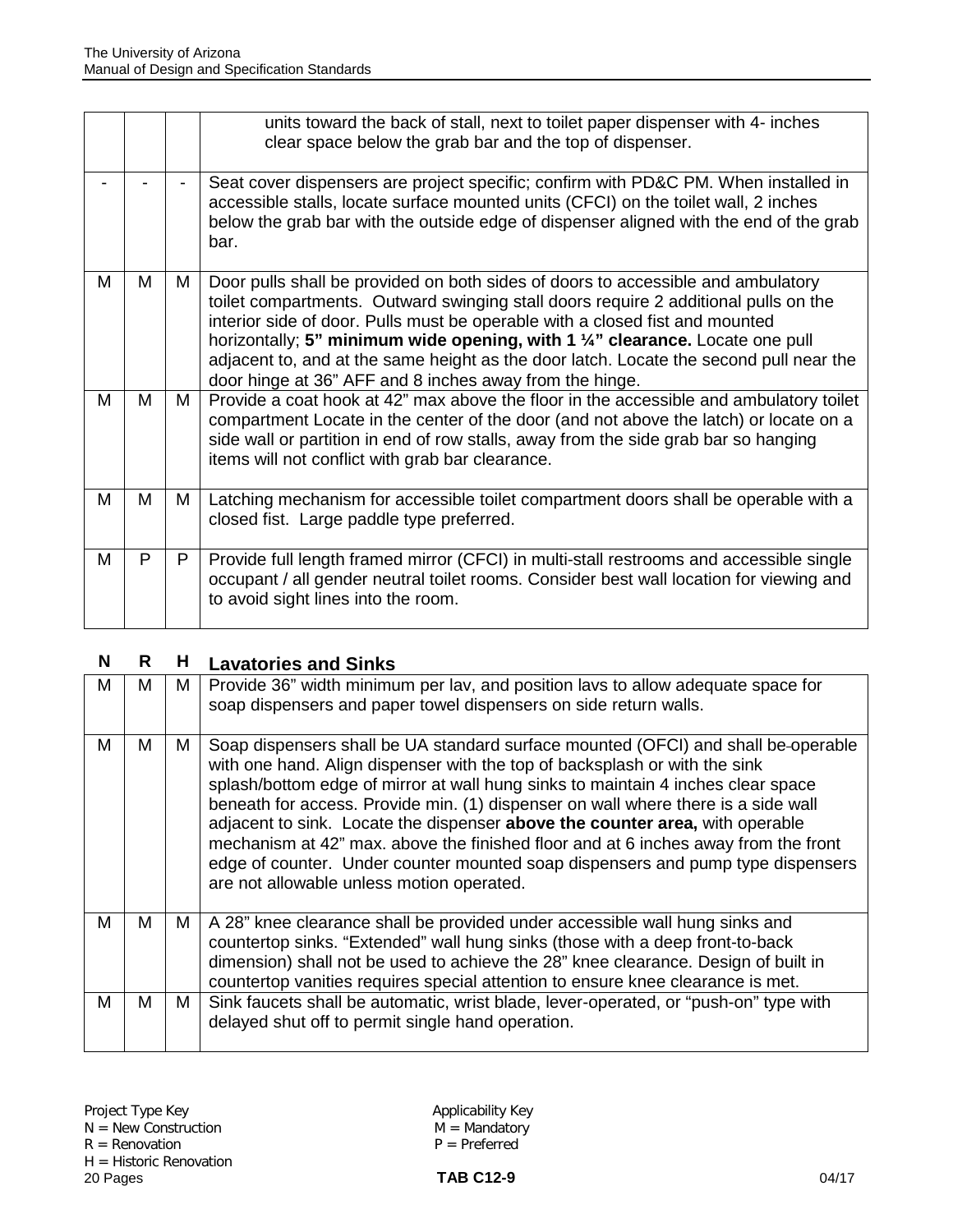| м | м | м | Adaptable sinks with accessible cabinetry (such as sinks found in employee kitchen<br>areas, laboratories, dwelling units, etc.) shall be provided with a finished flooring<br>surface in the under-cabinet space. The cabinet doors shall be provided with an<br>integral toe kick at sinks with 36 inch or wider base cabinet. At smaller base cabinets<br>with single bowl sinks - in lieu of integral toe kicks, provide 180 degree hinges to allow<br>the doors to swing back against the cabinet face. A 28" H knee clearance shall be<br>provided at the open area below the countertop apron at adaptable sink areas without<br>cabinet doors. |
|---|---|---|--------------------------------------------------------------------------------------------------------------------------------------------------------------------------------------------------------------------------------------------------------------------------------------------------------------------------------------------------------------------------------------------------------------------------------------------------------------------------------------------------------------------------------------------------------------------------------------------------------------------------------------------------------|
| M | м | М | Paper towel dispensers shall be UA Standard surface mount (OFCI) and located so<br>that operating mechanism is 42" max. above the finished floor. Dispensers may not<br>overlap clear floor space at sinks or create a non-cane detectable protrusion along<br>the path of travel.                                                                                                                                                                                                                                                                                                                                                                     |
| м | M | M | Hand dryers with bottom air outlet shall be located so that operating mechanism is at<br>40" above the finished floor. Hand dryers that hands are inserted into, shall be<br>located so that top of unit is 36" above the finished floor.                                                                                                                                                                                                                                                                                                                                                                                                              |
| м | м | М | Trash receptacles shall be UA standard types. (OFOI). Indicate receptacle locations<br>to ensure trash cans do not impede maneuverable clearance areas at doors. Maintain<br>clear floor space requirements. Under-counter trash receptacles with a countertop<br>cutout are acceptable if clear floor space is maintained                                                                                                                                                                                                                                                                                                                             |

## **N R H Baby Changing Stations**

|  |  |  | Project specific; confirm with PD&C PM. When required, baby changing tables shall<br>be located in main public restroom blocks and accessible single occupant / all gender<br>neutral toilet rooms. Install so that at the open and lowered position, surface is 34"<br>above the floor. In the closed position, the station cannot overlap required floor<br>spaces at fixtures or maneuvering clearances. Stations are not permitted within a<br>water closet stall but can be located in single toilet rooms if maneuvering clearance<br>space is maintained. |
|--|--|--|------------------------------------------------------------------------------------------------------------------------------------------------------------------------------------------------------------------------------------------------------------------------------------------------------------------------------------------------------------------------------------------------------------------------------------------------------------------------------------------------------------------------------------------------------------------|
|--|--|--|------------------------------------------------------------------------------------------------------------------------------------------------------------------------------------------------------------------------------------------------------------------------------------------------------------------------------------------------------------------------------------------------------------------------------------------------------------------------------------------------------------------------------------------------------------------|

## **N R H Shower Compartments**

| М | М | М | In non-residential conditions, accessible showers shall:<br>• be a 36"x36"transfer-type entry with a padded, fold down bench (with integral<br>support legs) that extends the full width of the stall and is located on the wall<br>opposite the controls/shower head<br>have grab bars installed in compliance with ANSI requirements<br>$\bullet$<br>For transfer type shower 1/2" high threshold is allowable; beveled, rounded or vertical. |
|---|---|---|-------------------------------------------------------------------------------------------------------------------------------------------------------------------------------------------------------------------------------------------------------------------------------------------------------------------------------------------------------------------------------------------------------------------------------------------------|
|   |   |   | In existing buildings where a 1/2" high threshold would disturb structural reinforcement<br>of the floor slab, a 2" high threshold is allowable.                                                                                                                                                                                                                                                                                                |
|   |   |   | Shower curtain can encroach on 36" shower dimension to allow it to be located on the<br>inside of the threshold. Allow 3" maximum from edge of bench to curtain.                                                                                                                                                                                                                                                                                |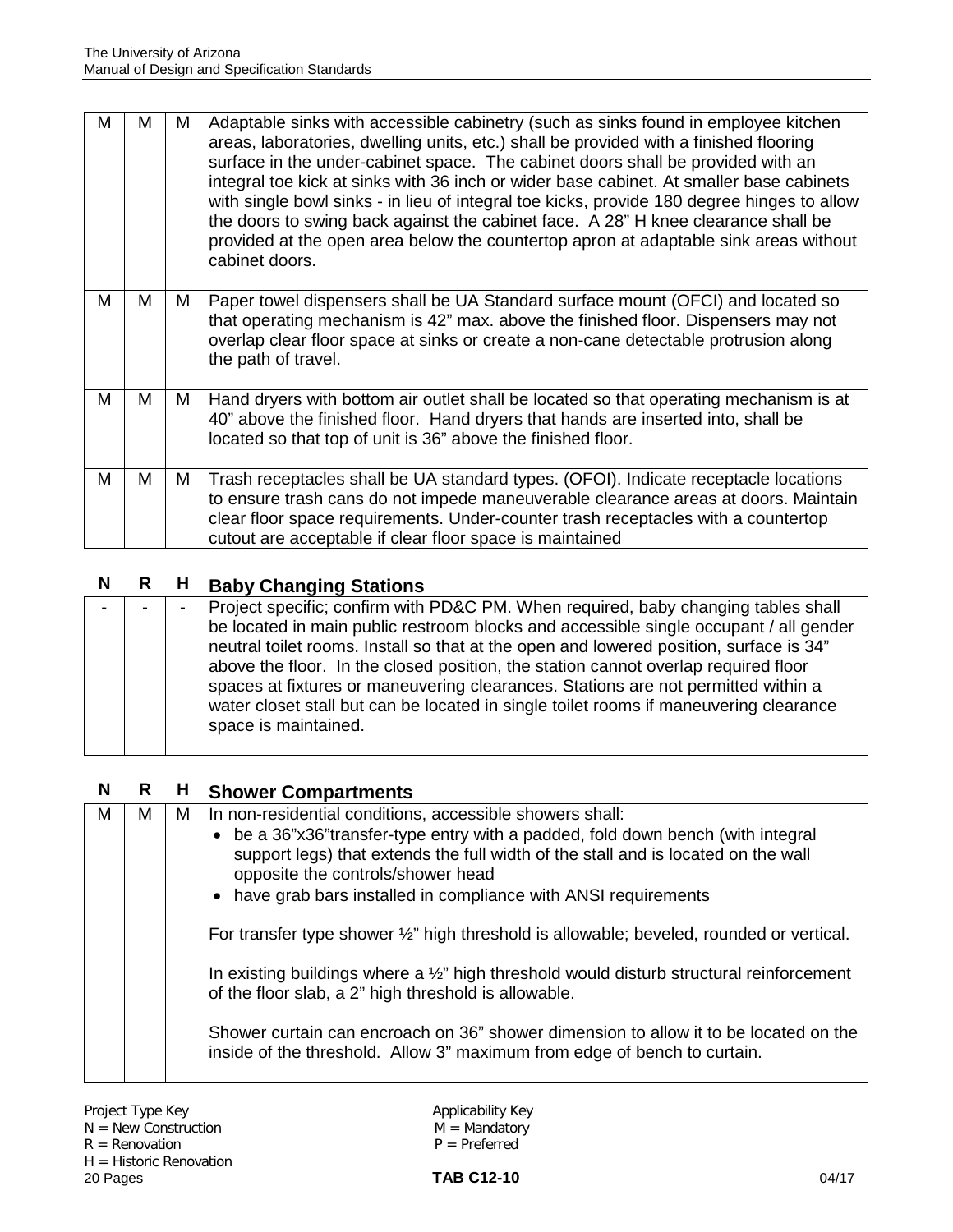| Locate fire alarm device(s) in bathrooms so that it is visible from all locations within<br>room. Take particular care in locating device so that it can be seen from inside<br>shower stalls (for hearing impaired). If general room device cannot be seen from<br>inside a shower, provide a visual fire alarm device in shower drying area. |
|------------------------------------------------------------------------------------------------------------------------------------------------------------------------------------------------------------------------------------------------------------------------------------------------------------------------------------------------|
| See Section 8 - Dwelling Units for requirements on shower compartments in<br>residential conditions.                                                                                                                                                                                                                                           |

## **SECTION 5 – COMMUNICATION ELEMENTS AND FEATURES**

## **N R H Assisted Listening Systems**

| M | М | M   Assisted listening system are required where amplification is provided. Consult with |
|---|---|------------------------------------------------------------------------------------------|
|   |   | the UA Physical Access Coordinator on the appropriate type of system for the             |
|   |   | building/space. Preference is to use looping in highly public venues. Ensure             |
|   |   | appropriate signage is added to the signage package for the space.                       |

## **N R H Emergency "Blue Light" Phones**

| М | м | M   Access shall be provided to Emergency "Blue Light" Phones. Specifically, the<br>following shall be provided (see also Diagram C12-D7):<br>• Accessible approach, with access from multiple directions |
|---|---|-----------------------------------------------------------------------------------------------------------------------------------------------------------------------------------------------------------|
|   |   | • Ample accessible clear ground space in front of the operable portion of the phone.<br>Install unit at grade, not on a pad, to maintain operable mechanisms within<br>allowable reach range              |

| N | R |     | <b>Signage</b>                                                                                                                                           |
|---|---|-----|----------------------------------------------------------------------------------------------------------------------------------------------------------|
| M | М |     | M   For any signage, interior or exterior, that is not being fabricated by the UA sign shop,<br>UA Physical Access Coordinator shall review and approve. |
| M | м |     | M   The 'active' wheelchair symbol (wheelchair appearing to be in motion) is to be used<br>wherever a wheelchair symbol is included.                     |
| M | М | M I | UA Physical Access Coordinator shall review all signage verbiage. For example, UA<br>does not include the word 'handicap' on any signage.                |

## **SECTION 6 – SPECIAL ROOMS AND SPACES**

### **N R H Auditorium, Tiered Classrooms, and Assembly Areas**

| M |  |  | In auditoriums, tiered classrooms and assembly areas, wheelchair accessible seating<br>and companion seats shall be provided in a variety of locations throughout the seating<br>area. |
|---|--|--|----------------------------------------------------------------------------------------------------------------------------------------------------------------------------------------|
|---|--|--|----------------------------------------------------------------------------------------------------------------------------------------------------------------------------------------|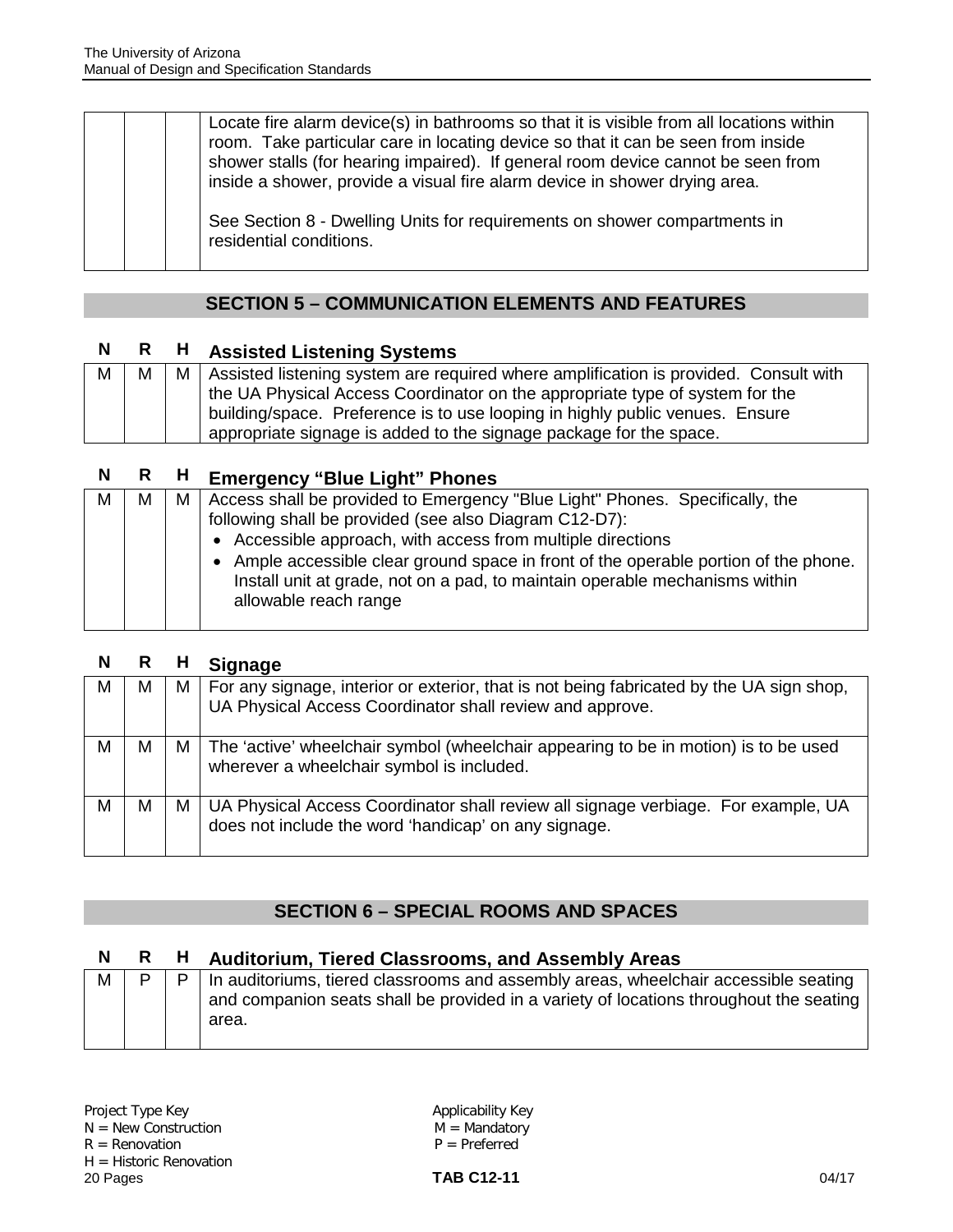| M |   | P | Per ADA Guidelines, locate companion seats to provide shoulder to shoulder<br>alignment (front to back) with adjacent wheelchair space, which is measured to be 36"<br>from the front of the wheelchair space.                           |
|---|---|---|------------------------------------------------------------------------------------------------------------------------------------------------------------------------------------------------------------------------------------------|
| М | Р | P | Wheelchair access shall be incorporated in the primary access route to the stage/<br>teaching station areas.                                                                                                                             |
| М | P | P | In fixed seating situations, aisle seats with fold up arms for use by disabled shall be<br>provided and identified.                                                                                                                      |
| М | м | P | When fixed seating is provided with tablet arms, consult with PD&C Project Manager<br>and UA Physical Access Coordinator for accessible equivalent seating alternatives. A<br>table area, or areas with movable seating may be required. |

### **N R H Kitchens and Kitchenettes**

| М | м |  | Employee kitchens and break rooms must be accessible. Provide work surface 34"<br>above finished floor and an accessible sink with accessible cabinetry or open space<br>below the sink. Finished flooring surface shall be provided in the under-cabinet space.<br>The cabinet doors shall be provided with an integral toe kick at sinks with 36 inch or<br>wider base cabinet. At smaller base cabinets with single bowl sinks - in lieu of integral<br>toe kicks, provide 180 degree hinges to allow the doors to swing back against the<br>cabinet face.<br>• A 28" H knee clearance shall be provided at the open area below the<br>countertop apron at sink areas without cabinet doors. |
|---|---|--|-------------------------------------------------------------------------------------------------------------------------------------------------------------------------------------------------------------------------------------------------------------------------------------------------------------------------------------------------------------------------------------------------------------------------------------------------------------------------------------------------------------------------------------------------------------------------------------------------------------------------------------------------------------------------------------------------|
|---|---|--|-------------------------------------------------------------------------------------------------------------------------------------------------------------------------------------------------------------------------------------------------------------------------------------------------------------------------------------------------------------------------------------------------------------------------------------------------------------------------------------------------------------------------------------------------------------------------------------------------------------------------------------------------------------------------------------------------|

#### **N R H Academic Laboratories**

| м | м | M | Academic (teaching) laboratories shall be accessible. Provide accommodations at<br>5% of work stations (minimum of 1 station) per lab. The accessible work station(s)<br>shall provide, or have the capacity to provide, those elements of laboratory<br>furnishings and equipment specific to the type of teaching expected to be conducted<br>in the laboratory. Use of adjustable modular lab furnishings provide the best<br>adaptability for users of all heights, and for those who use wheelchairs.                                                                                                         |
|---|---|---|--------------------------------------------------------------------------------------------------------------------------------------------------------------------------------------------------------------------------------------------------------------------------------------------------------------------------------------------------------------------------------------------------------------------------------------------------------------------------------------------------------------------------------------------------------------------------------------------------------------------|
| M | M | М | Accessible work stations shall include:<br>• a bench space, either adjustable in height or a maximum of 32" high at the work<br>station, and 34" high at a sink, with 29" minimum clearance below<br>• access to an ADA compliant sink with single action lever controls or wrist blade<br>handles faucet controls<br>lab gases and power outlets located on the side of the bench or within 18" of the<br>front edge of the bench with single action lever controls or wrist blade handles<br>• storage facilities (for lab equipment/materials to be utilized by students in the lab)<br>within ADA reach ranges |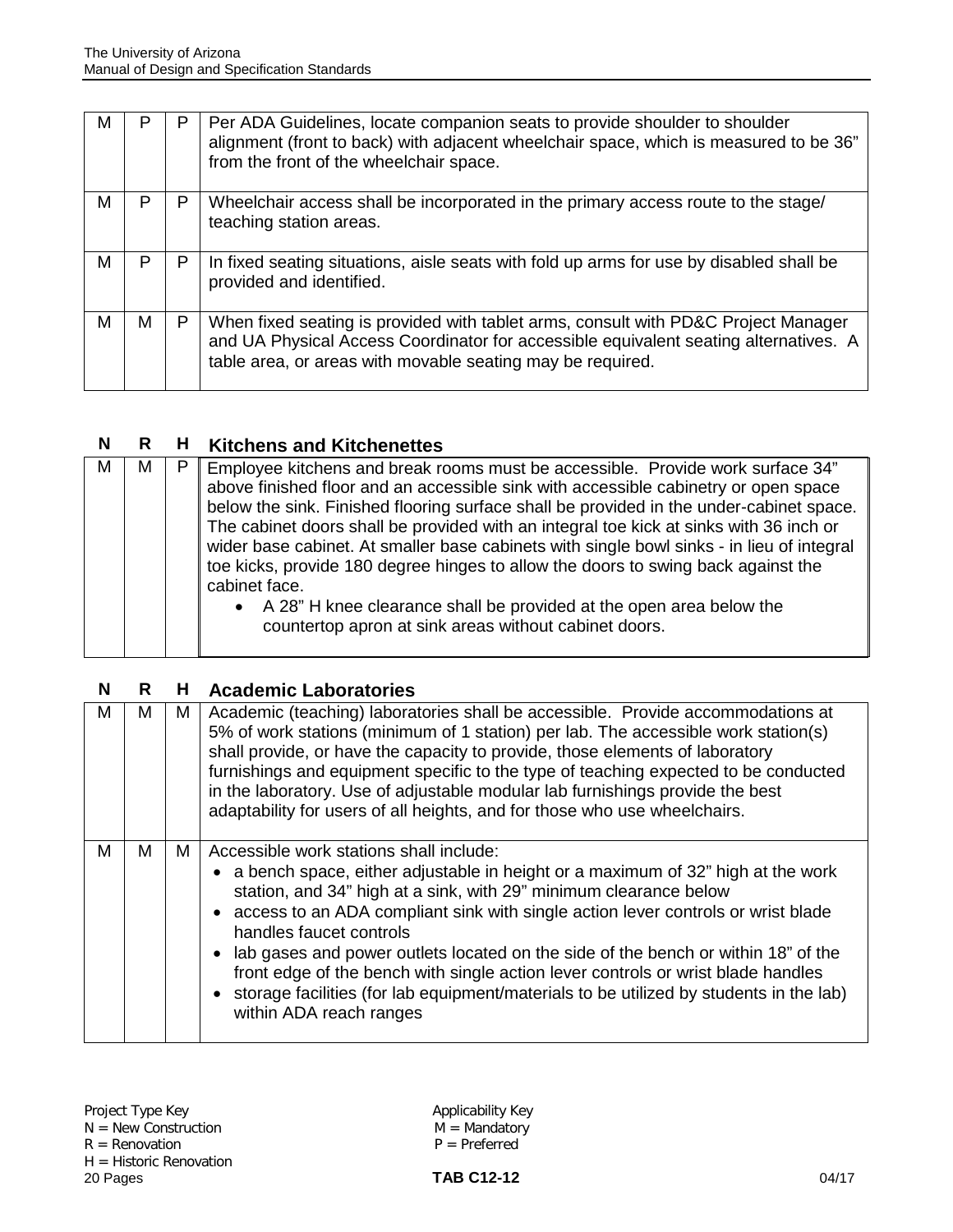| м | м | м | Where academic laboratories utilize fume hoods, provide 5% of total, or at least one,<br>accessible fume hood with:<br>• a 32" high (maximum) work surface with 29" clearance below<br>gas/services within the hood located on the side of the hood or within 18" of the<br>front edge of the hood, with single action lever controls or wrist blade handles |
|---|---|---|--------------------------------------------------------------------------------------------------------------------------------------------------------------------------------------------------------------------------------------------------------------------------------------------------------------------------------------------------------------|
| М | М | М | Eyewashes / safety showers shall be independently accessible and operable by a<br>wheelchair user.                                                                                                                                                                                                                                                           |
| M | М | M | Where non-laboratory teaching amenities (writing surfaces, lecture areas, etc.) are<br>provided within academic laboratories, 5%, or at least one, shall be accessible.                                                                                                                                                                                      |
| м | м | Μ | Specific purpose teaching facilities (such as tissue culture rooms) shall provide a<br>wheelchair accessible space with:<br>• a 5' diameter turning radius within the room<br>a bench space 2'-6" long with a 32" height (maximum) and a minimum 29" clear<br>space below (for a depth of 9" plus toe space beyond)                                          |

| N | R | Н | <b>Research Laboratories</b>                                                                                                                                                                                                                                                                                                                                                                                                                                                                                                                                                                                                                                                                                                                                       |
|---|---|---|--------------------------------------------------------------------------------------------------------------------------------------------------------------------------------------------------------------------------------------------------------------------------------------------------------------------------------------------------------------------------------------------------------------------------------------------------------------------------------------------------------------------------------------------------------------------------------------------------------------------------------------------------------------------------------------------------------------------------------------------------------------------|
| M | P | P | Research laboratories shall have provisions for wheelchair accessibility. The<br>accessible work station(s) shall provide, or have the capacity to provide, those<br>elements of laboratory furnishings and equipment specific to the type of research<br>expected to be conducted in the laboratory. Use of adjustable modular lab<br>furnishings provide the best adaptability for users of all heights and those who use<br>wheelchairs.                                                                                                                                                                                                                                                                                                                        |
| M | P | P | Individual research laboratory rooms assigned to specific employees are considered<br>employee work areas. For employee work areas, basic access is required for<br>approach, entry, and exit.                                                                                                                                                                                                                                                                                                                                                                                                                                                                                                                                                                     |
| M | M | P | Research laboratory rooms with open assignment workstations/bench space shall be<br>provided with 5% of total, or at least one accessible workstation with:<br>a bench space, either adjustable in height or a maximum of 32" high at work<br>$\bullet$<br>station and 34" high at sink, with 29" minimum clearance below<br>an accessible sink with faucet controls located on the side (not rear) with single<br>action lever control or wrist blade handles faucet controls<br>lab gases and power outlets located on the side of the bench or within 18" of the<br>front edge of the bench with single action lever controls or wrist blade handles.<br>• aisles 42"-48" wide for accessible bench space/hoods<br>• storage facilities within ADA reach ranges |
| М | M | P | Shared, specific purpose research laboratory rooms (such as tissue culture rooms) in<br>open assignment research laboratories shall have at least one wheelchair accessible<br>workstation/hood with:<br>• a 5' diameter turning radius within the room<br>A bench space 2'-6" long by 32" high (maximum), and a minimum 29" clear space<br>$\bullet$<br>below                                                                                                                                                                                                                                                                                                                                                                                                     |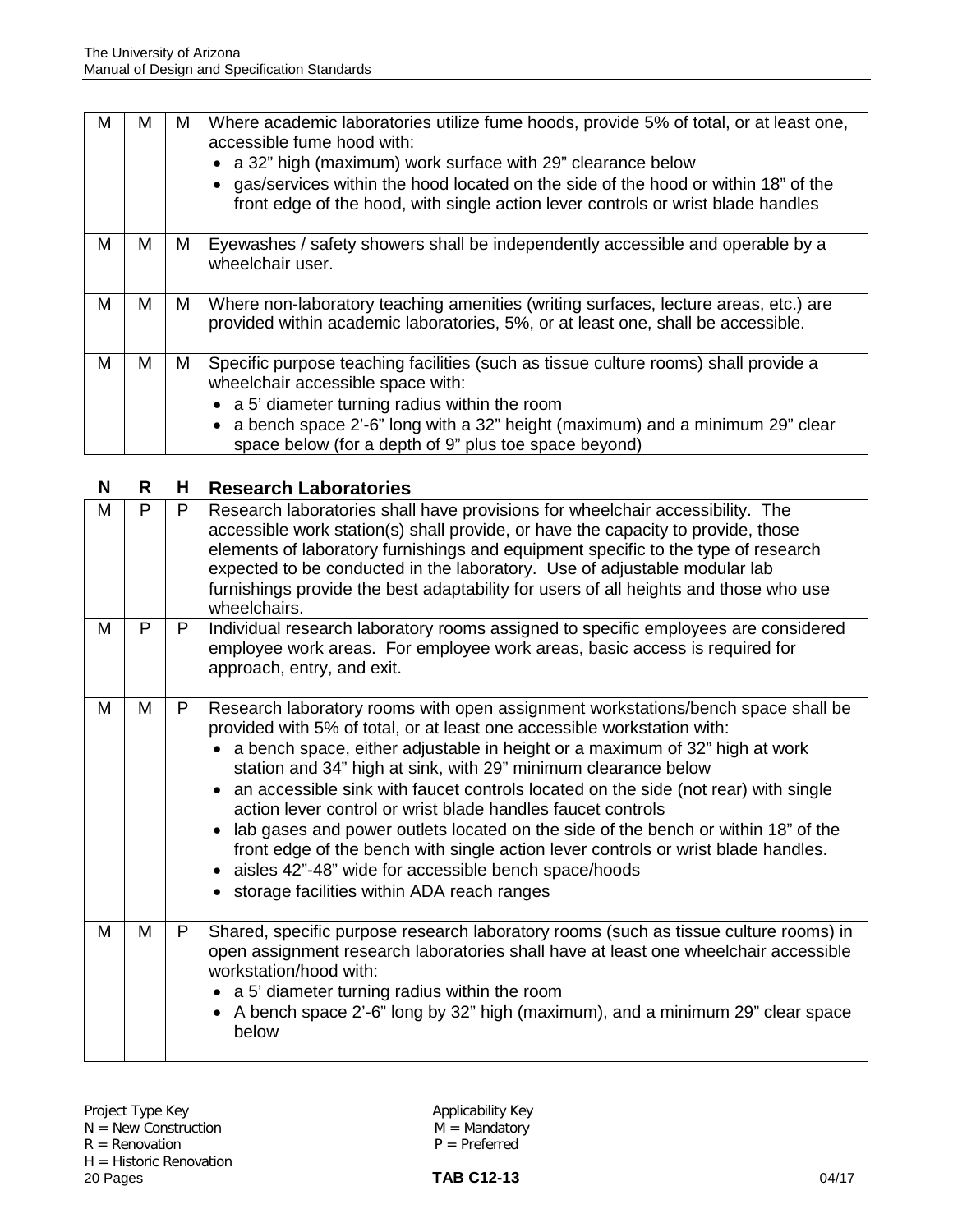| м | м | P. | For shared fume hoods in open assignment research laboratories, provide 5%, or<br>least one accessible fume hood(s) with:<br>• a 32" high (maximum) work surface and a minimum 29" clearance below<br>• gas/services within the hood located on the side of the hood or within 18" of the<br>front edge of the hood, with single action lever controls or wrist blade handles |
|---|---|----|-------------------------------------------------------------------------------------------------------------------------------------------------------------------------------------------------------------------------------------------------------------------------------------------------------------------------------------------------------------------------------|
|---|---|----|-------------------------------------------------------------------------------------------------------------------------------------------------------------------------------------------------------------------------------------------------------------------------------------------------------------------------------------------------------------------------------|

| N | R | н  | <b>General</b>                                                                                    |
|---|---|----|---------------------------------------------------------------------------------------------------|
| M | м | М  | When loose furniture may be moved into the path of travel, 42" - 48" aisles for                   |
|   |   |    | clearance / maneuvering shall be provided.                                                        |
|   |   |    |                                                                                                   |
| N | R | Н. | <b>Seating at Tables, Counters, and Work Surfaces</b>                                             |
| M | M | М  | A minimum of 5% of work/dining surfaces (computer tables, dining tables, study                    |
|   |   |    | carrels, etc.) used for extended periods of time by transient populations shall be<br>accessible. |
|   |   |    | Surfaces shall be a maximum of 32" above finished floor to the top, and provide a                 |
|   |   |    | minimum clear height of 28" below the surface. The clear height shall extend a                    |
|   |   |    | minimum of 9" back from front edge of the surface with a vertical clearance                       |
|   |   |    | wheelchair footrests beyond.                                                                      |
|   |   |    |                                                                                                   |
| м | м | M  | Accessible height service / reception counters shall be provided at the primary                   |
|   |   |    | queuing point or staffing location, not at a secondary location. Counter height shall be          |
|   |   |    | a maximum of 34" above finished floor.                                                            |
|   |   |    |                                                                                                   |
| М | M | Μ  | Audio Visual Technology, Screens, Monitors and Graphics / Artwork                                 |
|   |   |    | Mounting heights are required to meet the same criteria as other objects within paths             |
|   |   |    | of travel and may not create a non-cane detectable protrusion (may not protrude more              |
|   |   |    | than 4 inches from the wall surface when mounted between 27 inches and 80 inches                  |
|   |   |    | from the floor). If an object protrudes more than 4 inches from wall, provide a cane              |
|   |   |    | detection warning, such as:                                                                       |
|   |   |    | Placing a narrow cabinet or similar item below the object; providing a<br>$\bullet$               |
|   |   |    | recessed niche to inset the object at the required depth, or framing a "pop                       |
|   |   |    | out" (required depth x 27" AFF) at the lower section of wall below the object.                    |
|   |   |    | All switch/controls or operable mechanisms shall be installed at 42" AFF.                         |

## **SECTION 8 – DWELLING UNITS**

| N | R | н | General                                                                                                                                                                 |
|---|---|---|-------------------------------------------------------------------------------------------------------------------------------------------------------------------------|
| M | Þ | D | Residence Halls shall incorporate adaptable design features to allow persons with<br>disabilities a wide range of housing options throughout the Residence Hall system. |
| M | D |   | Common areas and amenities in Residence Halls shall be accessible to all residents<br>and visitors.                                                                     |

Project Type Key Applicability Key N = New Construction M = Mandatory  $R =$  Renovation  $P =$  Preferred H = Historic Renovation<br>20 Pages 20 Pages **TAB C12-14** 04/17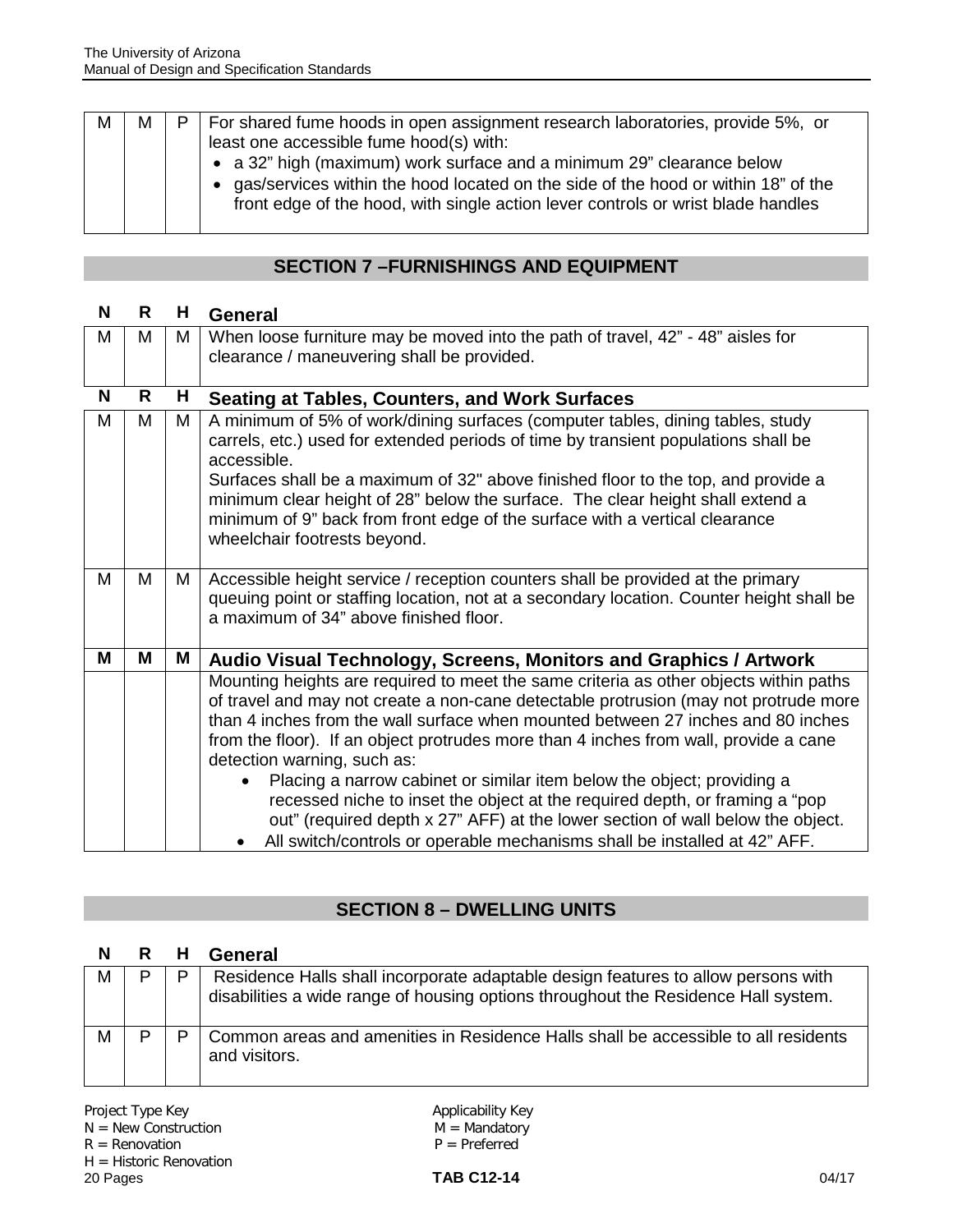| м | м |   | Locate fire alarm device(s) in bathrooms so that it is visible from all locations within<br>the room. Take particular care in locating a device so that it can be seen from inside<br>shower stalls (for hearing impaired). If general room device cannot be seen from<br>inside a shower, provide a visual fire alarm device in shower drying area. |
|---|---|---|------------------------------------------------------------------------------------------------------------------------------------------------------------------------------------------------------------------------------------------------------------------------------------------------------------------------------------------------------|
| м | м | P | Provide accessible student rooms that have accommodations for both wheelchair<br>users and the hearing impaired. Also provide accommodations for the hearing<br>impaired in a portion of the non-wheelchair accessible student rooms.                                                                                                                |
| м | P |   | Residence Halls shall provide all residents and visitors access to all publically<br>accessible areas of the facility.                                                                                                                                                                                                                               |

|   |  | <b>Entrances</b>                                                                                                                                                                                                                |
|---|--|---------------------------------------------------------------------------------------------------------------------------------------------------------------------------------------------------------------------------------|
| M |  | Some residence halls will have student rooms accessed by proximity card readers.<br>At these halls, all accessible building entries shall also be provided with proximity card<br>readers, as well as automatic door operators. |
| М |  | All other accessible building entries to residence halls shall be provided with<br>automatic door operators.                                                                                                                    |

| N | R | н | <b>Paths of Travel</b>                                                                                                                                                                                                                                    |
|---|---|---|-----------------------------------------------------------------------------------------------------------------------------------------------------------------------------------------------------------------------------------------------------------|
| M | P | Р | Stairs and elevators shall be located on a common route within the building as close<br>together as possible.                                                                                                                                             |
| М | м | M | Interior doors along the path of travel to wheelchair accessible rooms and those to<br>building wide amenities/services (i.e. kitchen, laundry, study/common rooms, etc.)<br>shall be provided with automatic door operators.                             |
| М | м | M | The locations of wheelchair accessible rooms within residence halls shall be:<br>• on a convenient path of travel from the main entrance and elevator<br>• close to building-wide amenities/services (i.e. kitchen, laundry, study/common<br>rooms, etc.) |

| N |   | н | <b>Doors</b>                                                                                                                                                                                                                                                                                                                |
|---|---|---|-----------------------------------------------------------------------------------------------------------------------------------------------------------------------------------------------------------------------------------------------------------------------------------------------------------------------------|
| м |   |   | Wheelchair accessible rooms on all floors of a residence hall shall be provided with<br>the infrastructure for automatic door operators. Some wheelchair accessible rooms<br>shall also be provided a with proximity card reader. Review quantity and location<br>required with PD&C PM and UA Physical Access Coordinator. |
| м | м | P | In residence halls that have student rooms accessed by proximity card readers, all<br>doors on the path of travel to those rooms shall also be provided with a proximity card<br>reader, as well as with an automatic door operator.                                                                                        |
| м | м | P | If "peep holes" are provided to resident rooms, provide an additional "peep hole" at<br>48" above finished floor in the doors of wheelchair accessible rooms.                                                                                                                                                               |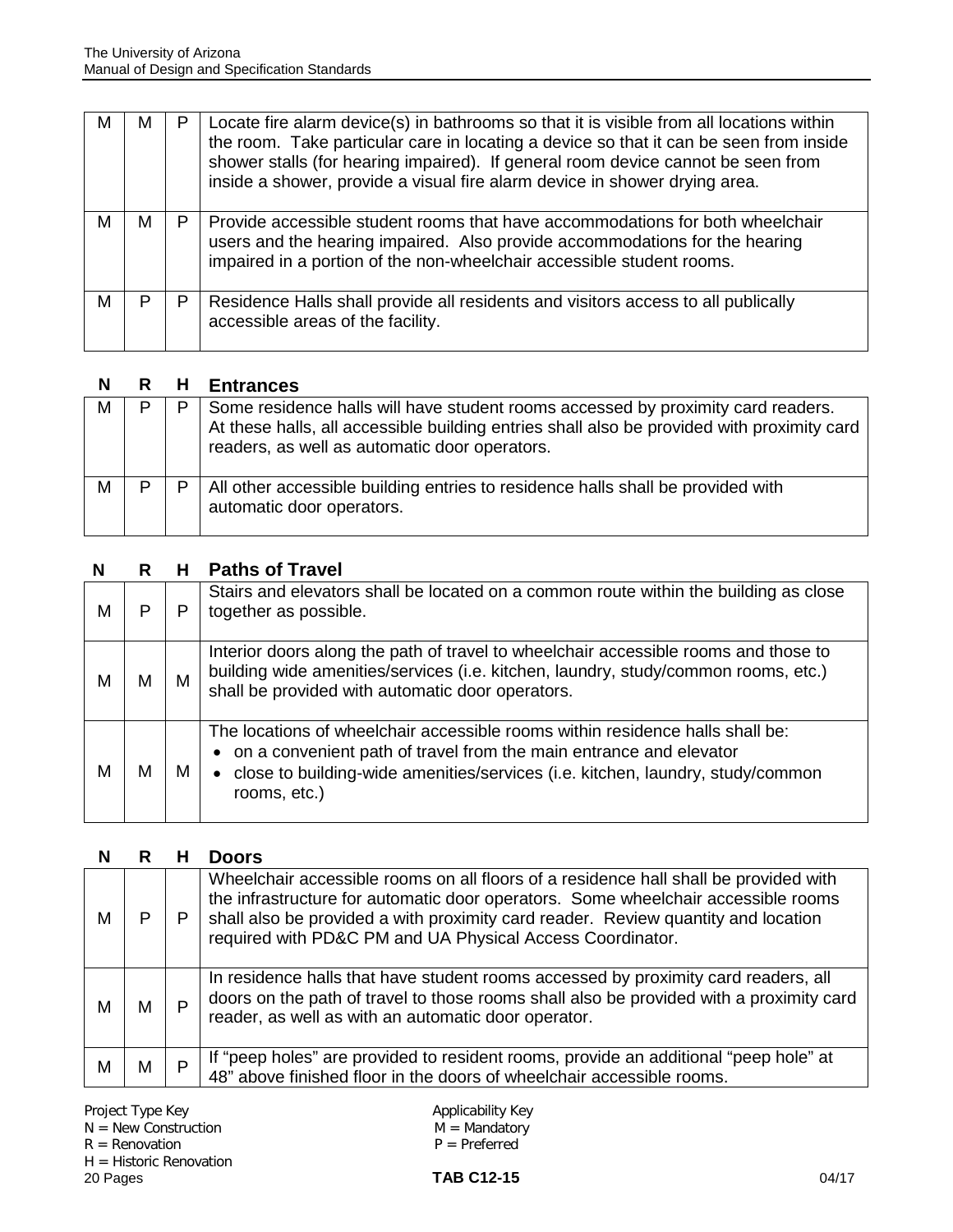| M | M | M | Infrastructure for door knock signalers (i.e. strobes) shall be provided for the entry<br>doors to hearing impaired accessible rooms. Provide alert signaler in all interior rooms<br>within the suite. |
|---|---|---|---------------------------------------------------------------------------------------------------------------------------------------------------------------------------------------------------------|

| N | R | н | <b>Bathrooms</b>                                                                                                                                                                                                                                                                                                                                                                                                                     |
|---|---|---|--------------------------------------------------------------------------------------------------------------------------------------------------------------------------------------------------------------------------------------------------------------------------------------------------------------------------------------------------------------------------------------------------------------------------------------|
| м | м | M | Shower compartments in residential accessible bathrooms shall be 30" x 60" roll-in<br>and have:<br>a padded, fold down bench with integral support legs installed on the wall adjacent<br>to the controls/shower head<br>• the shower head and controls located on back wall of shower, adjacent to the seat<br>wall<br>A 1/2" high threshold is allowable; bevel to maintain compliance with ADAAG change<br>in level requirements. |
| м | м | м | Accessible lavatories in residential accessible bathrooms shall be provided with<br>counter space (to accommodate personal care items).                                                                                                                                                                                                                                                                                              |

| N. |  | R H Closets                                                                                                                                                                  |
|----|--|------------------------------------------------------------------------------------------------------------------------------------------------------------------------------|
| M  |  | Provide adjustable height closet rods and shelves in accessible apartments and<br>$M \mid M$ student rooms in residence halls. 50% of storage shall be at accessible height. |

| N. | $\mathsf{R}$ |     | <b>H</b> Windows/Window Coverings                                                                                                     |
|----|--------------|-----|---------------------------------------------------------------------------------------------------------------------------------------|
| М  | М            |     | All operable window mechanisms to open/close window(s) in wheelchair accessible<br>M   rooms shall be within accessible reach ranges. |
| М  | M            | M I | Operators for window coverings in wheelchair accessible rooms shall be within<br>accessible reach ranges. 42 inches AFF.              |

|  | <b>Flooring</b> |
|--|-----------------|
|--|-----------------|

| M | M | M | Provide sheet goods flooring (no carpet) in wheelchair accessible student rooms. |
|---|---|---|----------------------------------------------------------------------------------|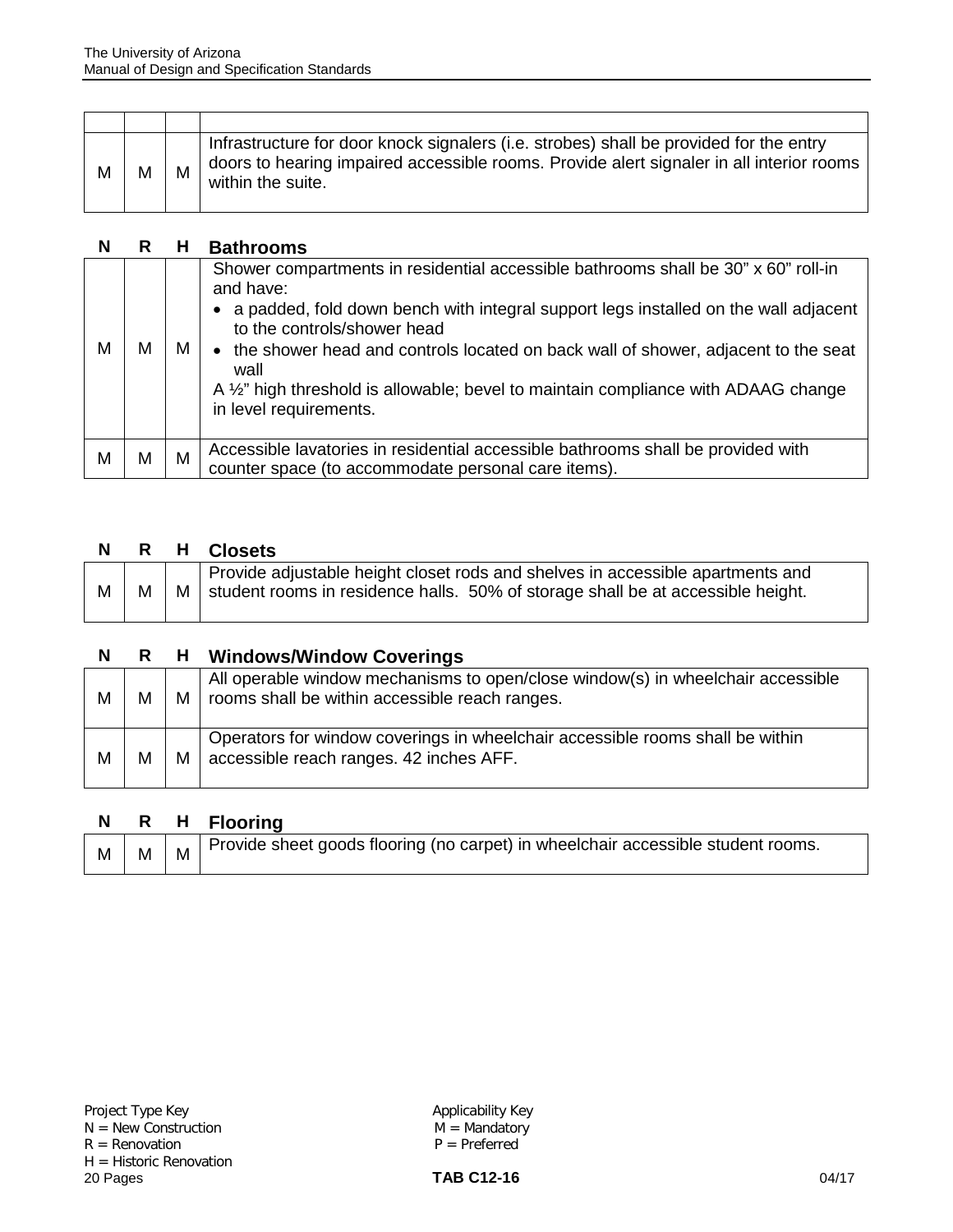### **Accessible Toilets / Ambulatory Stalls – Additional Information:**

- 1. Accessible toilet accessories installation heights, raised toilet height, interior door pulls and coat hooks are also required at all ambulatory stalls.
- 2. Locate centerline of toilet 16" to 18" from side wall (17" to 19" at ambulatory stalls).
- 3. Toilet flush control on open side of stall. Toilet height seat 17-19" to top of seat.
- 4. Outward swinging stall doors require two additional pulls (mounted horizontally) on the interior side of door: (1) pull adjacent to and at same height as the door latch, and (1) pull near the door hinge at 36" AFF and 8 inches away from the hinge. Install one coat hook on inside of door at 42" AFF.
- 5. TP dispenser (OFCI): surface mounted compact side by side double roll type,10W x 6D x 7H. Install dispenser 7" from the front edge of bowl to the centerline of dispenser. Keep two inches clear space below the grab bar to the top of dispenser.
- 6. Paper towel dispensers (OFCI): install with operable mechanism/paddle at 42" AFF max. Dispensers may not overlap required clear floor space at sinks or create a non-cane detectable protrusion along the path of travel.
- 7. Soap dispensers (OFCI): install with operable mechanism/paddle at 42" AFF max/or align with the top of back-splash at vanities or with the sink splash/bottom of mirror at wall hung sinks. Provide min. (1) dispenser on wall where there is a side wall adjacent to sink. Locate the dispenser **above the counter area** with operable mechanism at 42" max. above the finished floor and at 6 inches away from the front edge of counter.
- 8. Sanitary napkin disposal (CFCI): a surface mounted sanitary napkin disposal is required in women's stalls and in all gender neutral restrooms. Install towards the back of stall next to TP dispenser. Keep 4 inches clear space below the grab bar to the top of disposal.
- 9. Full length framed mirror (CFCI): required in all gender neutral and multi-stall restrooms. Consider best wall location and to avoid sight lines into the room.
- 10. Trash receptacles (OFOI): Plan receptacle locations during design. Do not locate within the maneuverable clearance areas at doors. Maintain accessible clear floor space requirements.
- 11. Toilet seat cover dispensers (CFCI): Project specific; confirm with PD&C PM surface mounted, locate on the toilet wall, 2 inches below the grab bar (align with the end of bar) or locate within the open wall space next to the grab bar at 32"AFF to top of dispenser.
- 12. Baby changing stations (CFCI): Project specific; confirm with PD&C PM surface mounted, 34" AFF at open/lowered position. In the closed position, the station cannot overlap required floor spaces at fixtures or maneuvering clearances. Baby changing stations are not permitted inside accessible stalls but can be located in single toilet rooms if the maneuvering clearance space is maintained.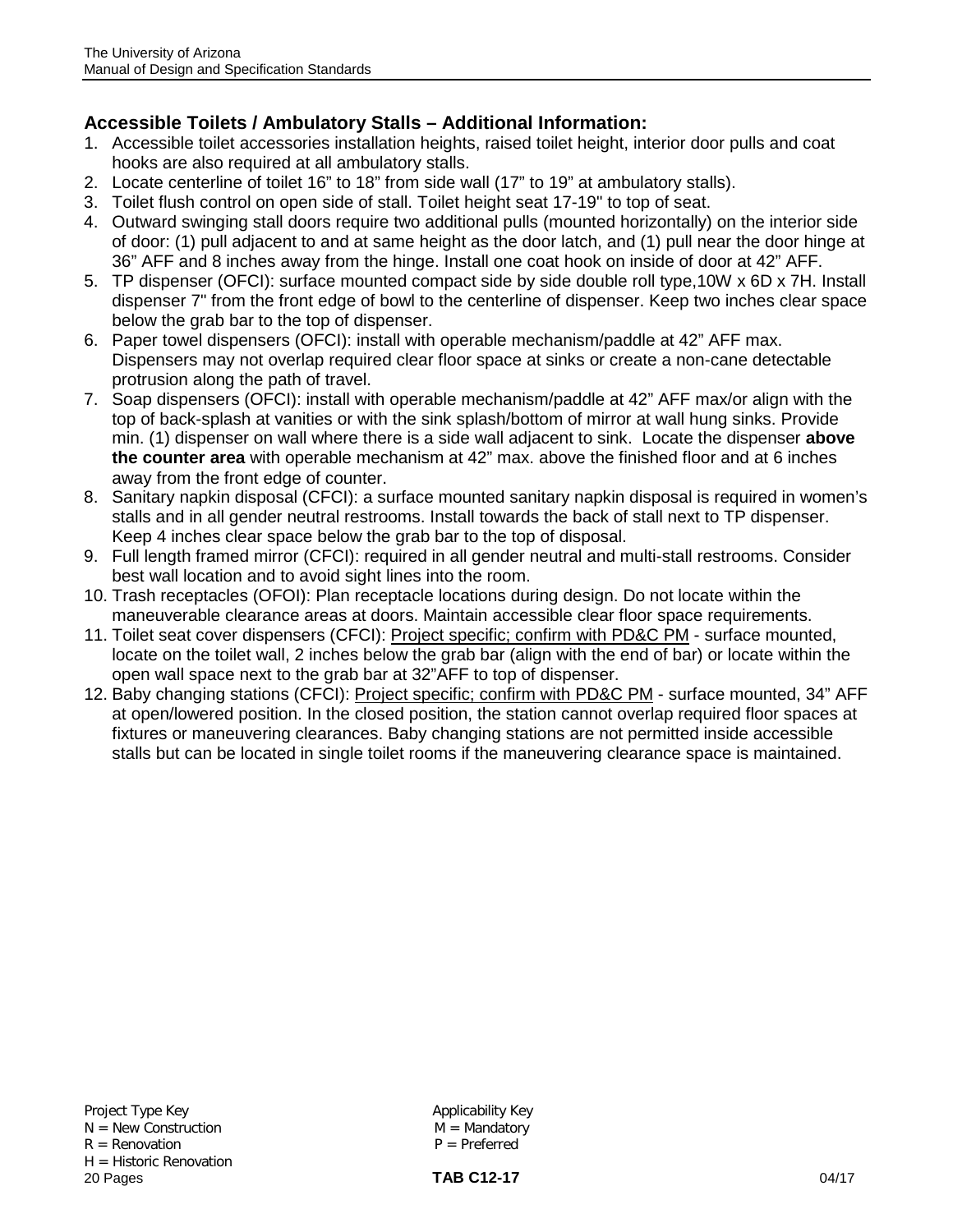

 $\cdots$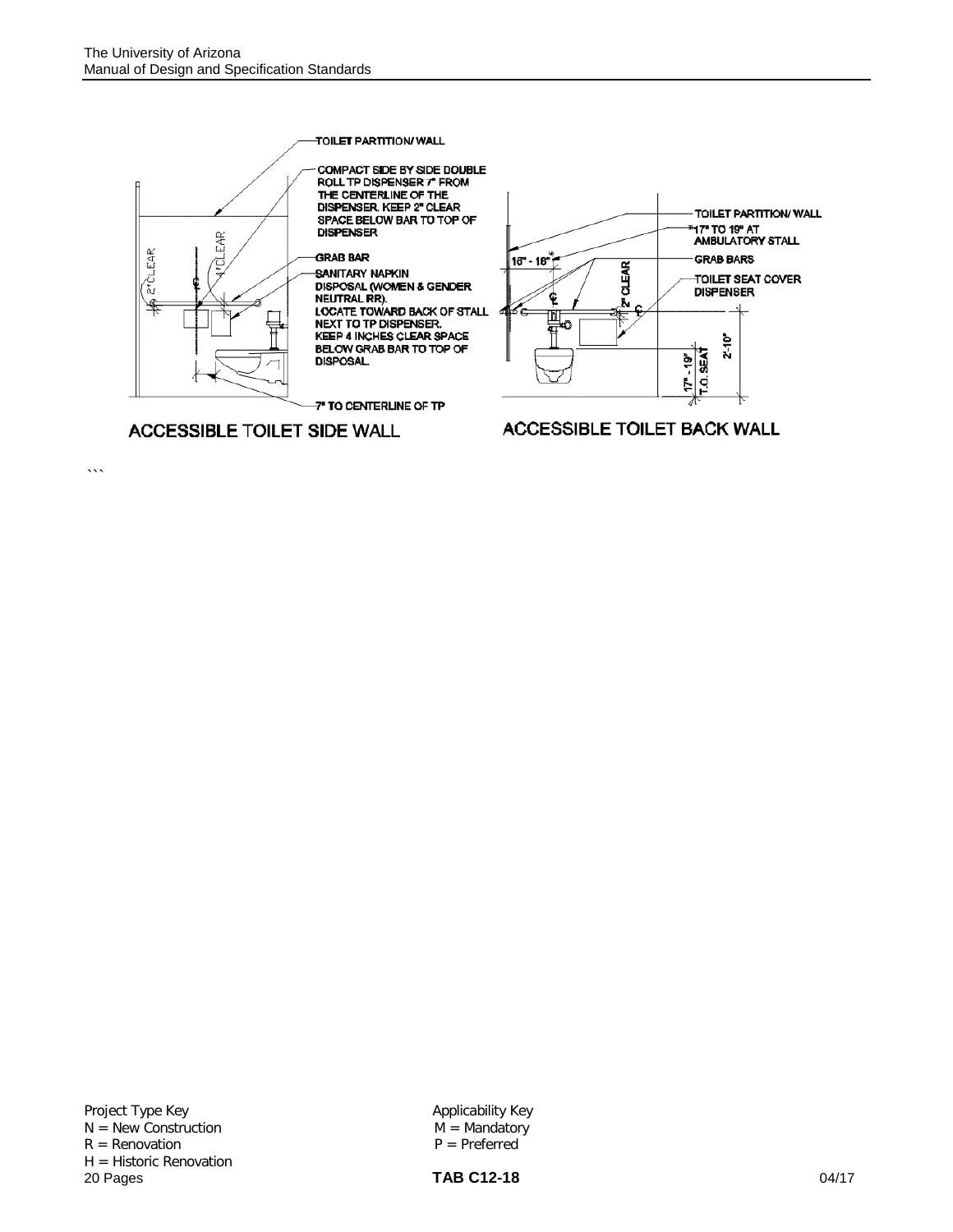

Project Type Key<br>
N = New Construction<br>
N = Mandatory<br>
M = Mandatory  $N = New Construction$ <br>  $R = Renovation$ <br>  $P = Prefferred$  $R =$  Renovation H = Historic Renovation<br>20 Pages 20 Pages **TAB C12-19** 04/17